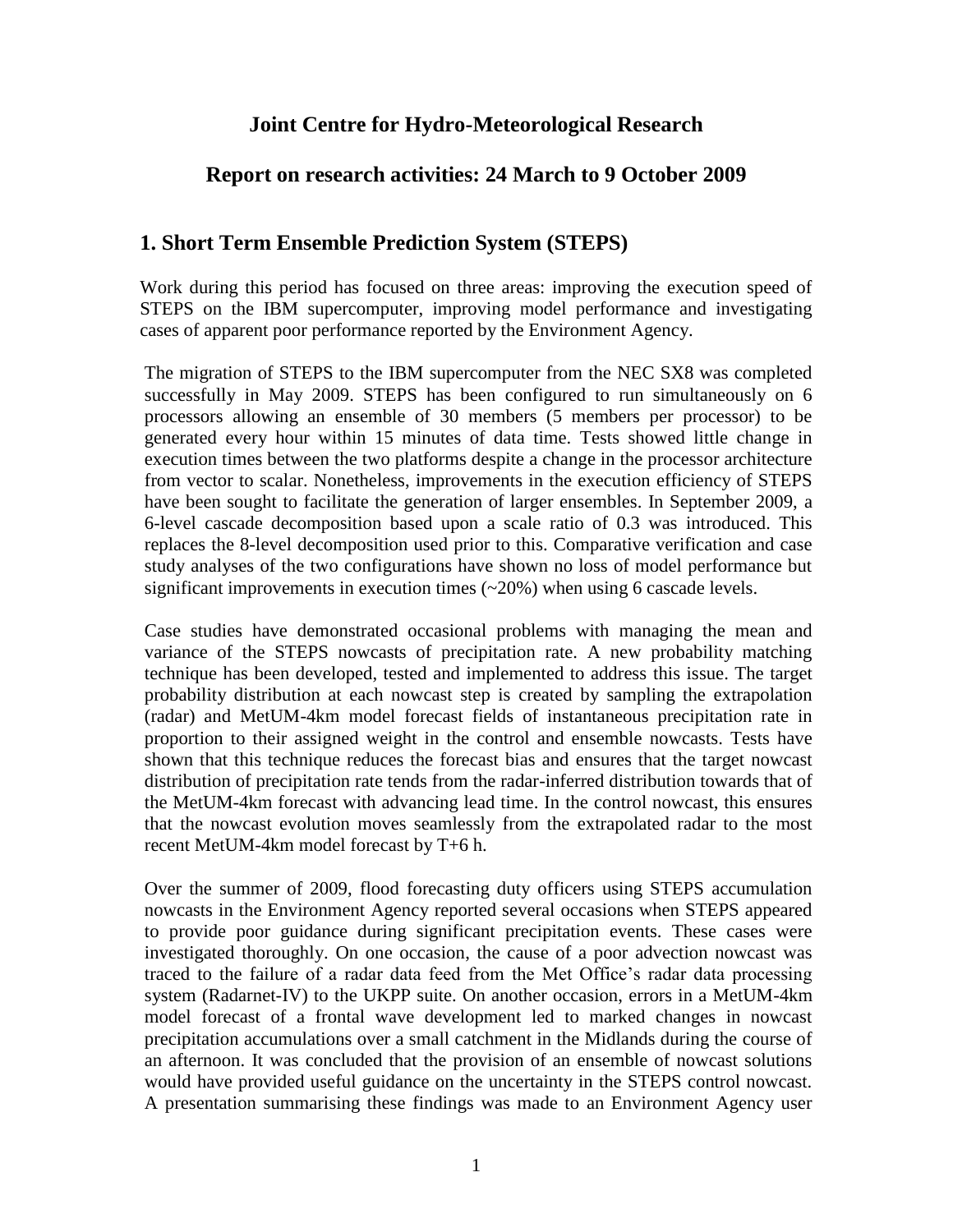group meeting involving representatives from each of the Agency"s eight regions on 29 September 2009.

# **2. Use of probability forecasts**

This jointly funded Met Office and Environment Agency project began in May 2006. The first phase of this project (financial year 2006/07) established an initial Environment Agency user requirement for probabilistic precipitation forecasts in relation to fluvial flood forecasting and warning.

In 2007/08, a second phase of the project implemented a web-based operational trial of probabilistic precipitation forecasts for the Environment Agency. This trial included the provision of MOGREPS NAE (North Atlantic and European configuration of the Met Office Global and Regional Ensemble Prediction System) based probability of exceedence maps and stacked probability charts for predefined areas and rain accumulation thresholds. Following completion of the trial in December 2007, a workshop was held to review feedback and clarify aspects of the user requirement.

A third phase of the project commenced in July 2008. This has overseen the launch of an operational, interactive web service hosting a range of probabilistic precipitation nowcast and forecast products tailored to the flood forecasting requirements of the Environment Agency. At present, the products generated for the web site are confined to Heavy Rainfall Warning area based stacked probability charts based upon MOGREPS-R forecast ensembles and STEPS nowcast ensembles. The service started in April 2009.

# **3. Blending convective scale NWP with ensemble nowcasts**

This Met Office and Environment Agency jointly funded project aims to integrate precipitation forecasts generated by MOGREPS, STEPS and a high resolution (1.5 km) configuration of the Unified Model to produce a seamless, high-resolution ensemble precipitation forecast, suitable for driving hydrological models and for use by forecasters.

The proposed blending algorithm will exploit the STEPS cascade model framework to allow the scale selective combination of the various model forecasts. The resultant, blended ensemble forecast will have a horizontal resolution of  $\leq 2$  km and a forecast range of several days.

A paper proposing several possible blending formulations was circulated in autumn 2007. A report reviewing the comparative performance of the models on eight precipitation case studies from 2007 was prepared in January 2008. Following completion of this report, work was suspended as a result of staff shortages. The project re-commenced in November 2008 with the completion of a detailed software design for the blending algorithm. Coding of the algorithm started in May 2009 and is nearing completion.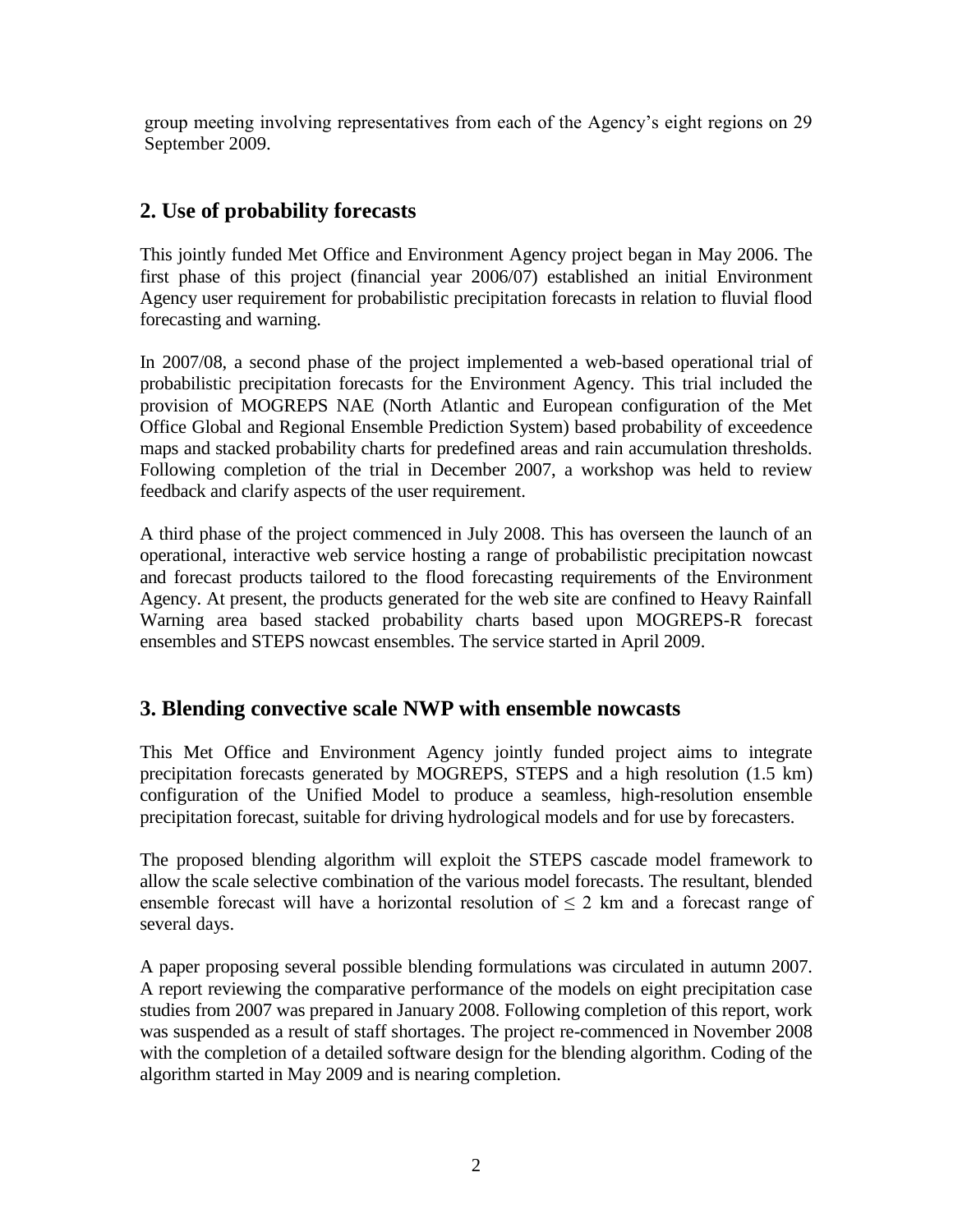A 24 member MetUM-1.5 km ensemble precipitation forecast has been run for the Ottery St Mary storm of 29 October 2008. Boundary conditions and initial condition perturbations from a 24 km resolution MOGREPS-R ensemble were used. These data will be employed to test variants of the blending algorithm formulation during autumn 2009.

# **4. First guess extreme rainfall alerts**

Following the joint development by Met Office staff at the JCHMR (Wallingford), JCMM (Reading) and the Mesoscale Model Development & Diagnostics group (Exeter) of an automated, first guess extreme rainfall alert capability in support of an Extreme Rainfall Alert pilot service (launched in July 2008), an evaluation of this service was undertaken in December 2008 and a report written including a performance summary and recommendations for operational implementation.

The pilot service was deemed to have been a success, although some enhancements were recommended prior to the launch of an equivalent operational service in June 2009. These enhancements were implemented in May 2009. They include calibrated probabilities of exceedence inferred from time-lagged, MetUM-4km ensemble precipitation forecasts, the generation of these probabilities of exceedence on a regular, square grid across the UK and the visualisation of probability of exceedence fields for use by forecasters and flood warning officers in the joint Met Office and Environment Agency Flood Forecasting Centre. A parallel trial of an equivalent service based upon MetUM-1.5km ensemble precipitation forecasts is planned for autumn 2009.

# **5. Development of MOSES-PDM within the UKPP system**

The current implementation of MOSES-PDM within the UK NWP Post-Processing (UKPP) system, which provides diagnoses of surface and sub-surface hydrological variables, has its soil property ancillary fields (including the van Genuchten parameters) based on the IGBP soils database. The resolution and accuracy of the IGBP data are no longer thought to be the best available.

The land surface ancillary fields and data assimilation group at the Met Office in Exeter has derived new soil property ancillary fields for the various NWP configurations of the MetUM from the Harmonised World Soil Database (HWSD). UKPP-MOSES-PDM currently supplies the UK soil moisture analyses for the operational high-resolution NWP models. It is desirable that the analyses and forecast models use consistent soil (and land use) ancillaries. Work has therefore started to make soil property ancillaries based on the HWSD for UKPP-MOSES-PDM. These will be tested in a version of the UKPP-MOSES-PDM, running in parallel to the operational version, to determine the impact on hydrological variables.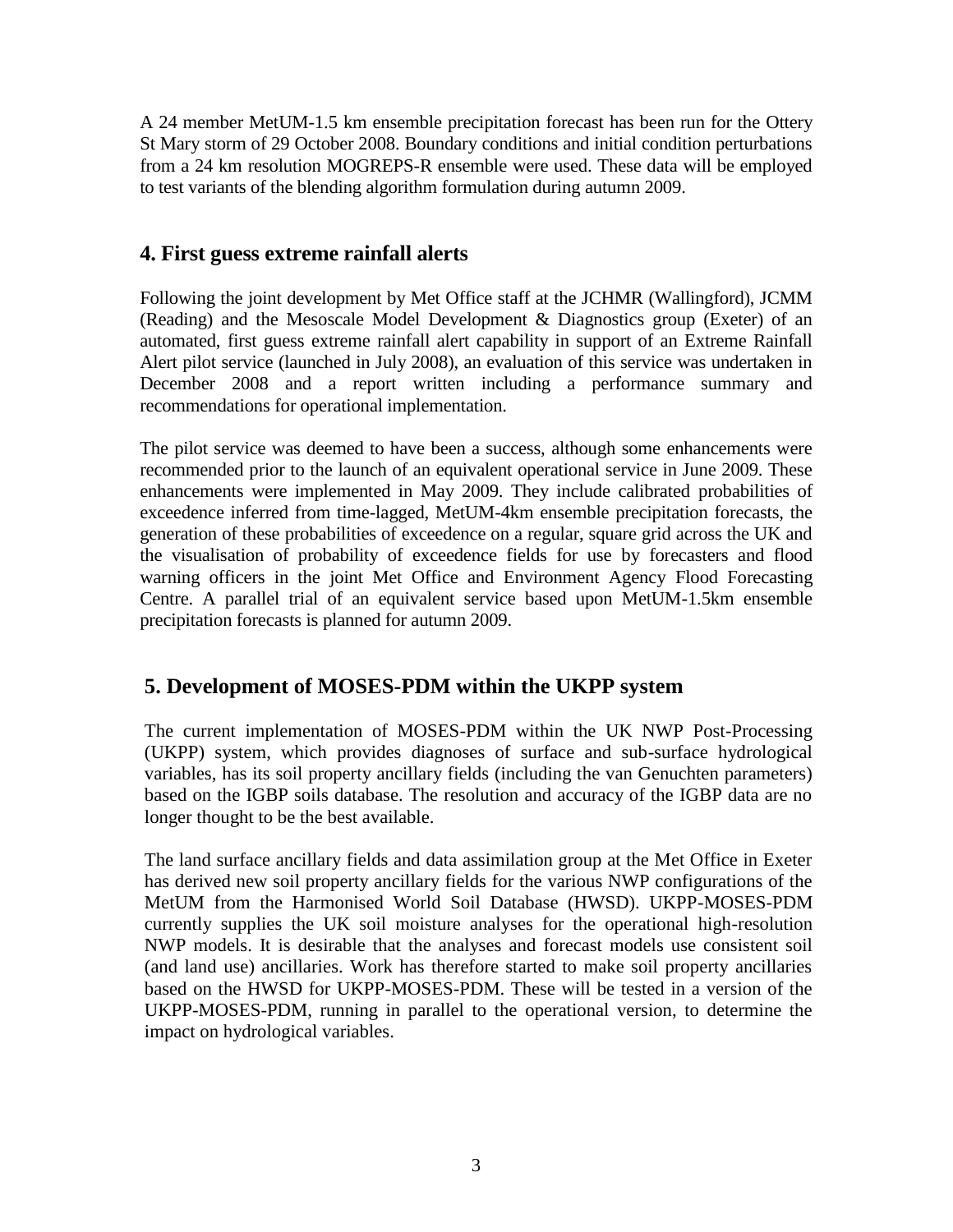## **6. Flood modelling and forecasting**

### **6.1 Weather Radar and Flood Forecasting System Developments**

CEH"s Hyrad system supports the real-time receipt, processing and display of weather radar and hydro-meteorological space-time images, especially for use in flood and water resource management. It is being used by the Environment Agency across England and Wales and by SEPA in Scotland to display Met Office hydrometeorological products and to support interfaces to their flood forecasting systems.

#### **RFFS Developments**

CEH"s RFFS (River Flow Forecasting System) suite of modelling software encompasses both Model Calibration tools for application off-line and Model Algorithms streamlined for real-time use. The Model Calibration suite includes: "PDM for PCs" rainfall-runoff model, "KW for PCs" channel flow routing model. "PSM for PCs" rainfall-runoff model (encompassing the TCM and IEM models) and the PACK snowmelt model. These are in use by the Environment Agency as part of their NFFS (National Flood Forecasting System) deployment throughout England and Wales. The real-time Model Algorithms PDM (including data assimilation by state correction), KW and ARMA error predictor are being used within flood forecasting systems operated by SEPA in Scotland.

An extension has been made to the PACK snowmelt model adapter to output time-series of model state variables on the water content of the snowpack. These will then be available for inspection in real-time to support understanding of the depletion of the pack during snowmelt flood events. A guide to the PACK snowmelt model has been prepared in support of this new release to the Environment Agency and SEPA.

#### **Hyrad Developments**

With the above developments, the EA and SEPA have the capability to use Met Office hydrometeorological products (radar, NWP and MOSES), via CEH"s Hyrad system, for use in flood warning and water resource management throughout England, Wales and Scotland. Hyrad is also being used to support RFFS-FloodWorks applications in Dender, Centrale, Demer and Dijle catchments in Belgium. The new release of Hyrad, outlined in the previous report and supplied to the EA and SEPA, is currently being prepared for use across Belgium. There have been modest support and maintenance activities relating to the Hyrad operational systems in the reporting period.

#### **Rainfall-runoff models extended for groundwater catchments**

The PDM rainfall-runoff model formulation had been previously extended to accommodate groundwater pumping, external springs and underflows: these influences can lead to ephemeral flow in chalk streams. The Environment Agency Southern Region have contracted CEH to evaluate the model on the rivers Lavant and Ems, with the eventual aim of including the extensions in the PDM model used operationally within the NFFS if successful. The Final Report was completed in September 2009. This reported on data collection and quality control, developed a strategy for modelling and implemented this for the rivers Lavant and Ems. Model calibration and assessment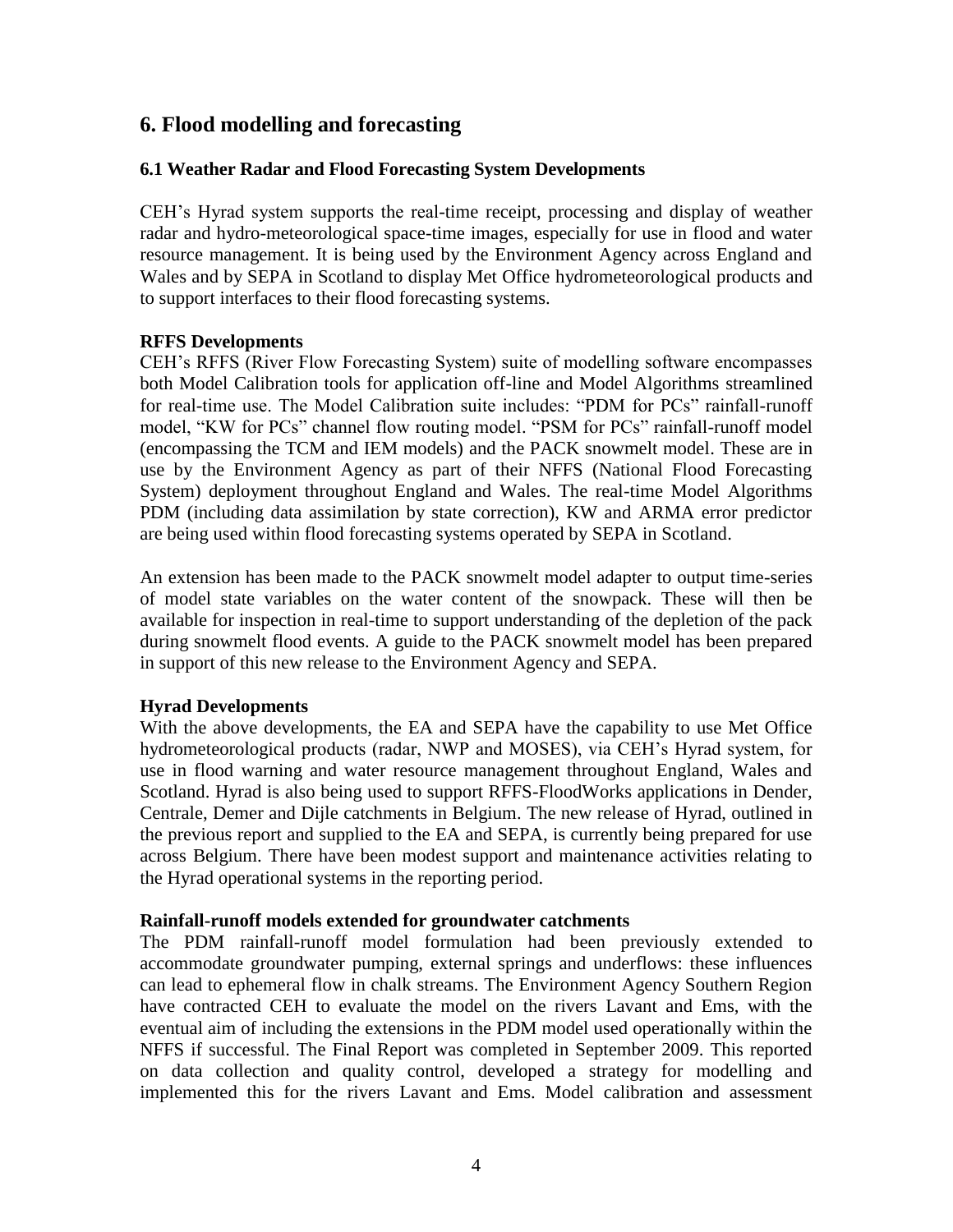demonstrated good performance supporting a recommendation for future operational deployment. Sensitivity analyses on the forms of model input to use operationally supported recommendations on the combinations of raingauges to use, the value of radar rainfall, and the profiles of potential evaporation and abstractions to employ. An emulation of the real-time application of the models in forecast-mode demonstrated their potential to forewarn of rapid rises in river flow during the onset of major flood events, such as that affecting Chichester in January 1994.

Of hydrometeorological interest is a comparison of the operational MOSES and MORECS products over these catchments. In contrast to the comparison by Hough (2003), which used MORECS-based input data to MOSES, MOSES was found to consistently estimate more PE than MORECS when monthly totals were compared from July 2005 to August 2008; the relative difference increases with increasing PE. Modelled river flow is therefore likely to be reduced if MORECS is simply swapped for MOSES in existing rainfall-runoff models calibrated using MORECS PE as input. A MORECS longterm annual average profile is recommended for operational use as consistent with the model calibration, subject to tactical review in unusual years. A future trial of MOSES is recommended when sufficient records and flood events are to hand.

## **6.2 Flood modelling for ungauged basins**

The Environment Agency are seeking improved ways of providing warnings for ungauged and low benefit locations that presently receive only a general Flood Watch service. CEH was commissioned, under the EA/Defra National R&D Programme, to develop and evaluate improved techniques for flood forecasting at such locations with the eventual aim of the Agency offering a more targeted and technically sound flood warning service. The final reports are now freely available on the web (see Publications list on the JCHMR web site), whilst highlights are contained in IAHS Publication 305.

Ongoing developments under this theme, now funded under the CEH Science Budget, are focussed on the Grid-to-Grid Model for area-wide forecasting. Improved formulations for runoff-production, utilising terrain/soil/geology/land-cover spatial datasets, and for flow routing are being explored through regional and nationwide case-studies.

A paper on "Distributed hydrological modelling using weather radar in gauged and ungauged basins" has been published in "Advances in Water Resources".

## **6.3 Flood forecasting using NWP model rainfalls in deterministic and ensemble forms**

The NERC FREE (Flood Risk from Extreme Events) programme is funding a three year project, that started in January 2007, entitled "Exploitation of new data sources, data assimilation and ensemble techniques for storm and flood forecasting". This project provides an important opportunity for collaboration between meteorologists at Reading (the University and Met Office JCMM) and CEH hydrological modellers at the JCHMR, Wallingford. The aim is to obtain probabilistic flood forecasts through using ensembles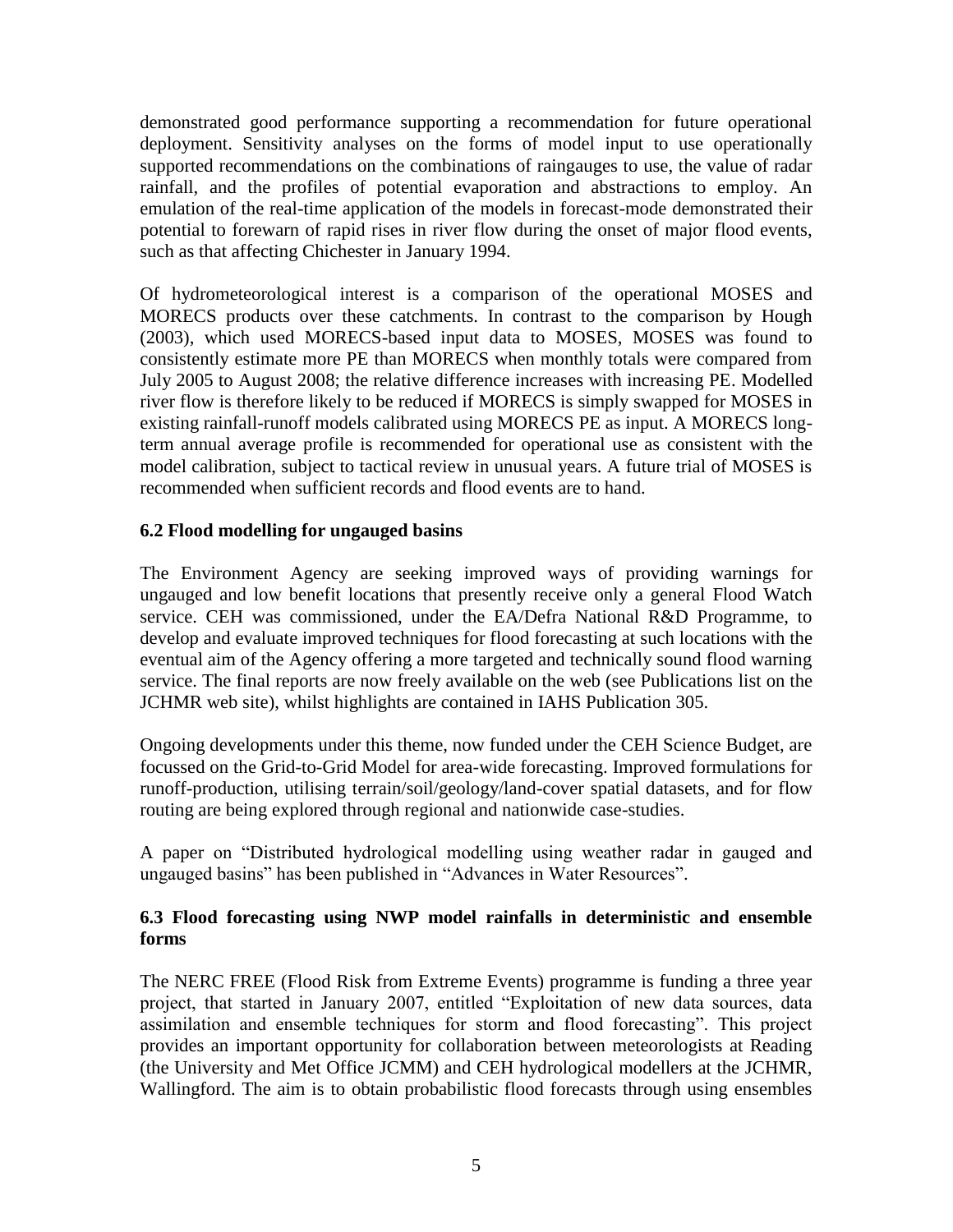of high-resolution NWP rainfalls as input to hydrological models, using data assimilation to improve the initialisation of the models. CEH"s component of the project is concerned with research on initialisation, data assimilation and uncertainty for hydrological flood models.

Work in the present reporting period has continued to work on initialisation and statecorrection for an extended form of the G2G Model (this employs spatial data on soil properties as a control on runoff production and alternative routing functions). Experience is being gained on the use of different schemes that is supporting decisions on operational deployment across England and Wales.

Ongoing collaboration with Reading University on the use of physically-based ensembles of NWP rainfall in probabilistic flood modelling is developing a case study around the Boscastle convective storm. Ensembles are being generated by perturbing the potential temperature in the NWP model which impacts on the buoyancy of the atmosphere and the initiation of convective storm cells. The first set of ensembles have been received at Wallingford and work is ongoing concerning there use in the G2G Model to produce ensemble flood forecasts and real-time flood risk maps.

CEH convened a session at EGU2009 (20 April 2009) on "Uncertainty and data assimilation in hydrological forecasting" and presented a paper entitled "Model initialisation, data assimilation and probabilistic flood forecasting for distributed hydrological models". The paper presented first results on probabilistic flood forecasting in spatial form: flood risk maps of flood exceedance were obtained using pseudoensemble NWP rainfalls as input to the G2G Model.

An invited paper entitled "Challenges in data assimilation for hydrological forecasting" was presented at the workshop on "Data assimilation for hydro-meteorological hazard forecasting" within the Royal Meteorological Society Conference (University of Reading, 1 July 2009).

A keynote paper was presented at the 3rd FREE Science Meeting (University of Plymouth, 10 September 2009) entitled "Initialisation, data assimilation and uncertainty for hydrological flood models".

A poster entitled "Ensemble Flood Forecasting" was presented at the NERC FREE Ensemble Workshop (Wokefield Park, Reading, 23-24 September 2009). CEH scientists also served as chair and rapporteur of a Breakout Group on "Propagation of uncertainty between models". A "white paper" is being prepared for the Natural Hazards theme leader and a discussion journal article (for HESS Discussions) on the potential future research directions is planned.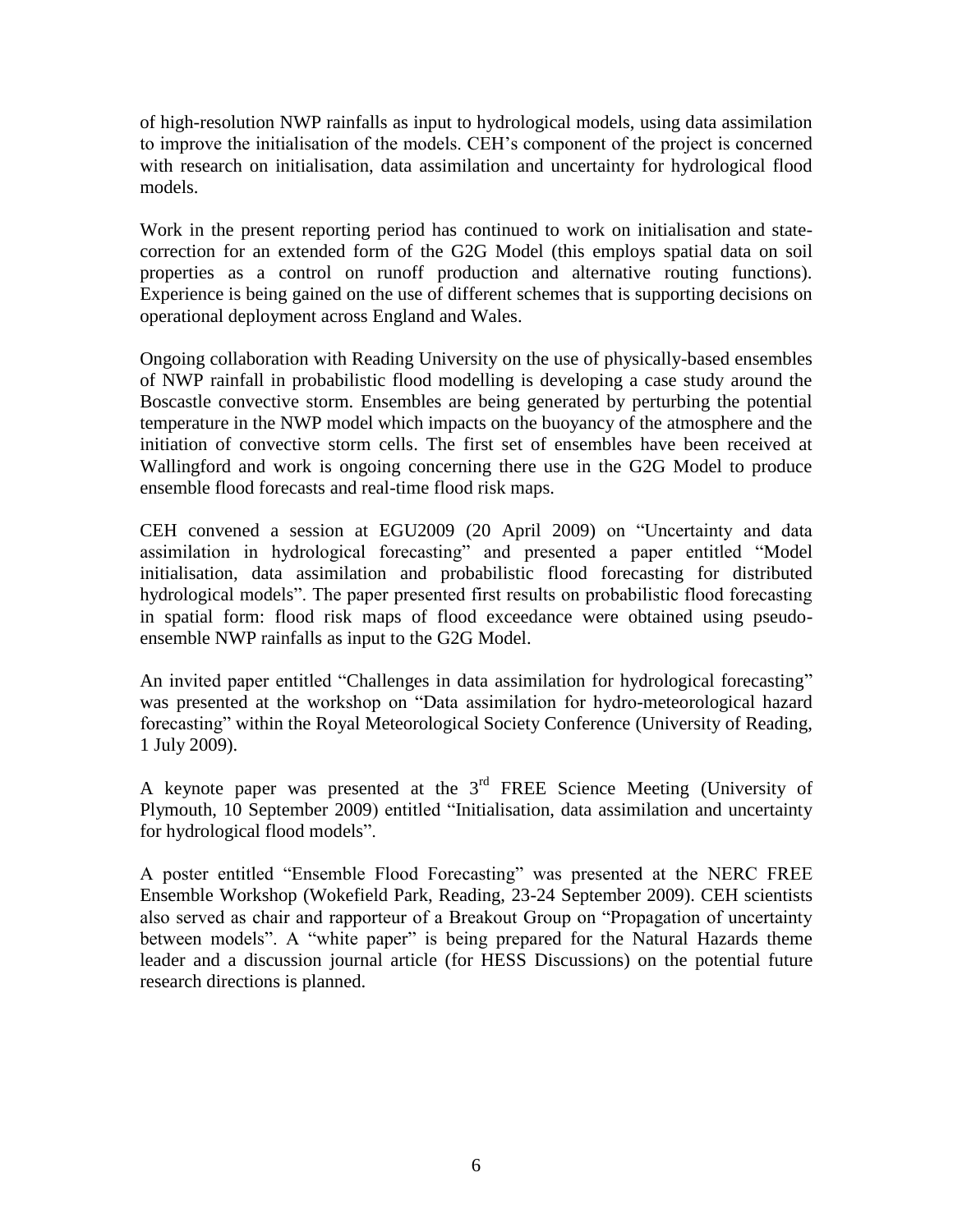#### **6.4 Hydrological modelling using convective scale rainfall modelling**

The EA/Defra Project "Hydrological Modelling using Convective Scale Rainfall Modelling' is a collaboration between Deltares and CEH that began in January 2007 and ends in Autumn 2009. This Environment Agency led project is a response to ongoing enhancements in the Met Office to its numerical weather prediction capability, including its nowcasting STEPS (2km out to 6hours) and MOGREPS (24km out to 2 to 3 days) systems both providing ensemble rainfall forecasts. These developments offer interesting opportunities for the Agency and help prepare for using a probabilistic approach to flood forecasting in operational practice. Operational research is required to realise the potential benefits of these developments to the flood warning service of the Agency.

In addition, Met Office research is aiming to improve the prediction of convective events by using much finer grid sizes, moving from 12km to 4 (now operationally available) and 1.5km models. With such data available as input to hydrological models, it should be possible to predict the risk of flooding more accurately and with longer lead times. However, the potential benefits for operational flood warning will only be fully realised if appropriate hydrological modelling concepts are applied. The project aims to investigate what hydrological model concepts and associated computational methods allow for making best use of the latest Met Office developments in NWP. A focussed aim is to make operational the use of ensemble data generated by the Met Office"s regular weather models as well as considering the future potential of convective-scale rainfall predictions. The project aims to employ both operational lumped rainfall-runoff models and new distributed hydrological models as part of the investigation.

CEH is responsible for the application of the lumped PDM rainfall-runoff model and the G2G area-wide hydrological model within the project; the latter model is especially relevant for flood forecasting and warning at ungauged locations. The NFFS, based on Delft-FEWS system environment, is being used to trial the use of these models in an historical emulation of the operational system.

Phase 1 of the Project was concerned with "inventory and data collection". The Grid-to-Grid (G2G) Model was developed in Module Adapter form, allowing the model to be used in the Project to emulate operational use within the NFFS environment. Because the G2G Model employs gridded rainfalls as input, a Module Adapter form of HyradK was developed to calculate gridded rainfalls from either raingauge data or raingauge-adjusted radar data. To facilitate efficient transfer of space-time data in and out of the Grid-to-Grid Module Adapter, use was made of Hyrad"s Spatial Image DataBase, SIDB, as part of the Module Adapter software. Note also that CatAvg had previously been developed as a Module Adapter for the EA to calculate catchment average rainfall from gridded rainfall data. These integrated developments culminated in the "CEH Spatial Hydrology Module Adapter'. This brings together CEH's spatial hydrology processing applications and models under one umbrella providing a harmonised interface to facilitate integration with the NFFS.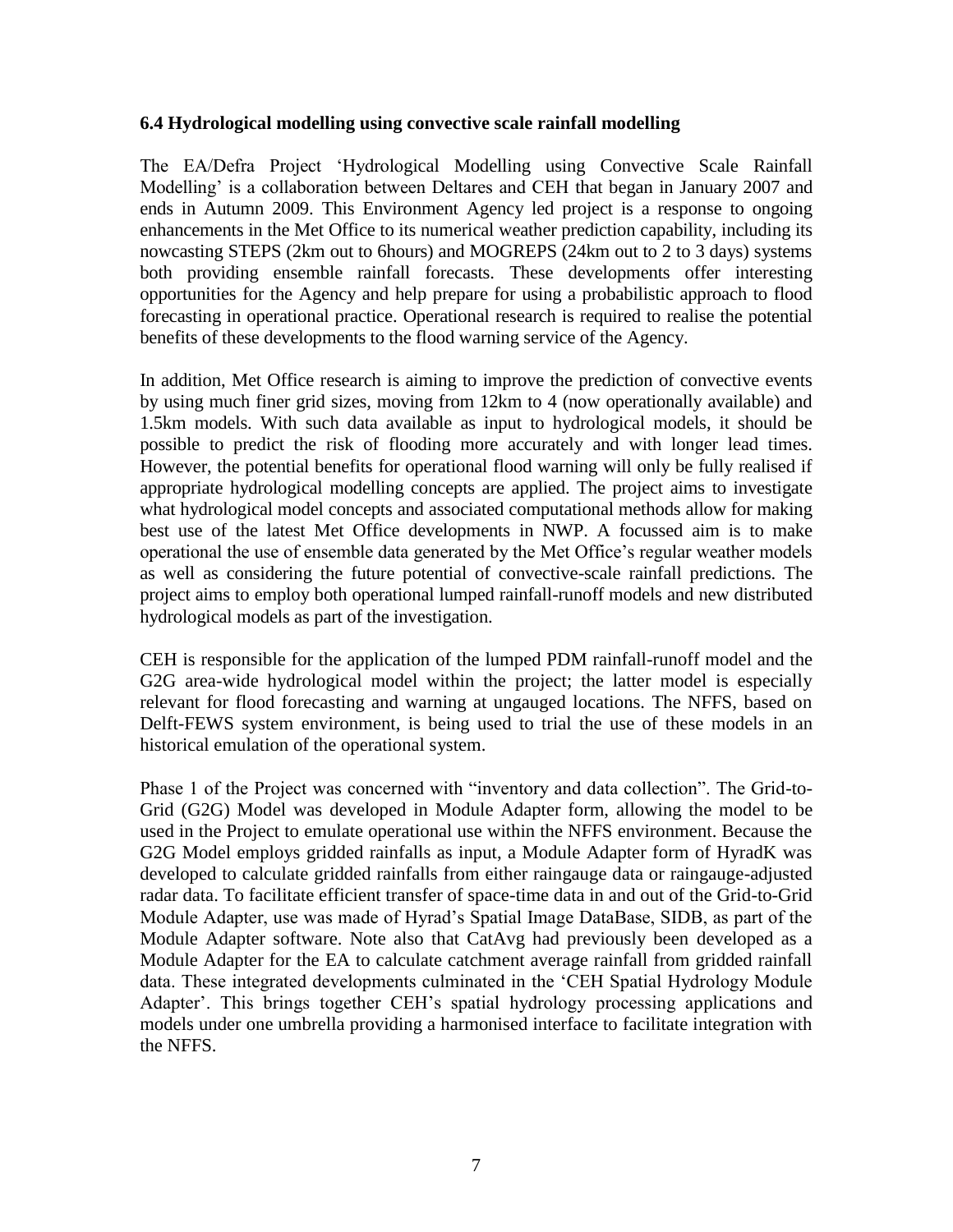A large case study area over Southwest England, encompassing Boscastle, was chosen under Phase 1 as the focus of the Phase 2 "Pilot" work. This was used to assess the performance of lumped and distributed models for a variety of catchments, some treated as ungauged, and also investigated their suitability for use in producing probabilistic flood forecasts. A collaboration between CEH and the JCMM (Met Office) employed high-resolution NWP model rainfalls for the Boscastle storm to generate pseudoensemble NWP rainfall forecasts. These emulate (at a functional level) NWP ensemble rainfall products that will become available in the future. A Feedback Workshop with the Agency was convened on 1-2 April 2008 and an internal report on the Phase 2 work completed in July. Phase 2 of the project demonstrated that the G2G distributed hydrological model, set up using a digital terrain model, can be operated on the Environment Agency"s National Flood Forecasting System (NFFS) platform, with short enough run-times for use in real-time forecasting. The distributed nature of the G2G Model means that it is sensitive to the position of the forecast rainfall and thus to the positional uncertainty of NWP rainfalls. It is thus well suited for interfacing to NWP rainfall ensembles for propagating this source of uncertainty, as part of a procedure aimed at providing probabilistic flood forecasts.

Phase 3, concerned with verification and synthesis, has employed two further case studies: (i) a national case study involving configuration and assessment of the G2G Model across England and Wales, and (ii) a more detailed regional case study (the Summer 2007 floods over the Avon and Tame catchments in the Midlands). Highresolution NWP rainfall forecasts from the 1.5km model for two storms with embedded convection have been produced by the JCMM Reading and CEH have generated pseudoensemble forms of them to trial probabilistic flood forecasting. STEPS ensemble rainfall forecasts, on a 2km grid and out to 6 hours, have also been generated for these storms for use as input to the flood forecasting models. Lumped hydrological models have also been used in the assessments to mirror current operational practice, but extended to provide flood forecasts in probabilistic form. National and Midlands Region datasets for hydrological model calibration, assessment and emulated real-time trial within the NFFS have been collated for project use. Gridded rainfall datasets (using radar and raingauge data with HyradK) with England and Wales coverage on a 1 km grid at 15 minute intervals, for input to the G2G Model, have been developed. Rainfall data from circa 750 telemetry tipping-bucket raingauges along with the national radar composite have been used. An initial England and Wales configuration of the G2G Model with multi-site data assimilation has been transferred to the test NFFS system for trials operated by Deltares on behalf of the EA. A closing project workshop and Final Report for review is planned in October 2009.

#### **6.5 Probabilistic Flood Forecasting**

CEH are supporting an Environment Agency funded science project entitled "Risk-based probabilistic fluvial flood forecasting for integrated catchment models" led by Atkins and involving Deltares, the University of Lancaster and EdenVale Young. The aim is to develop a framework for probabilistic flood forecasting and employ case studies to illustrate use of this framework, such that the outcomes are immediately accessible for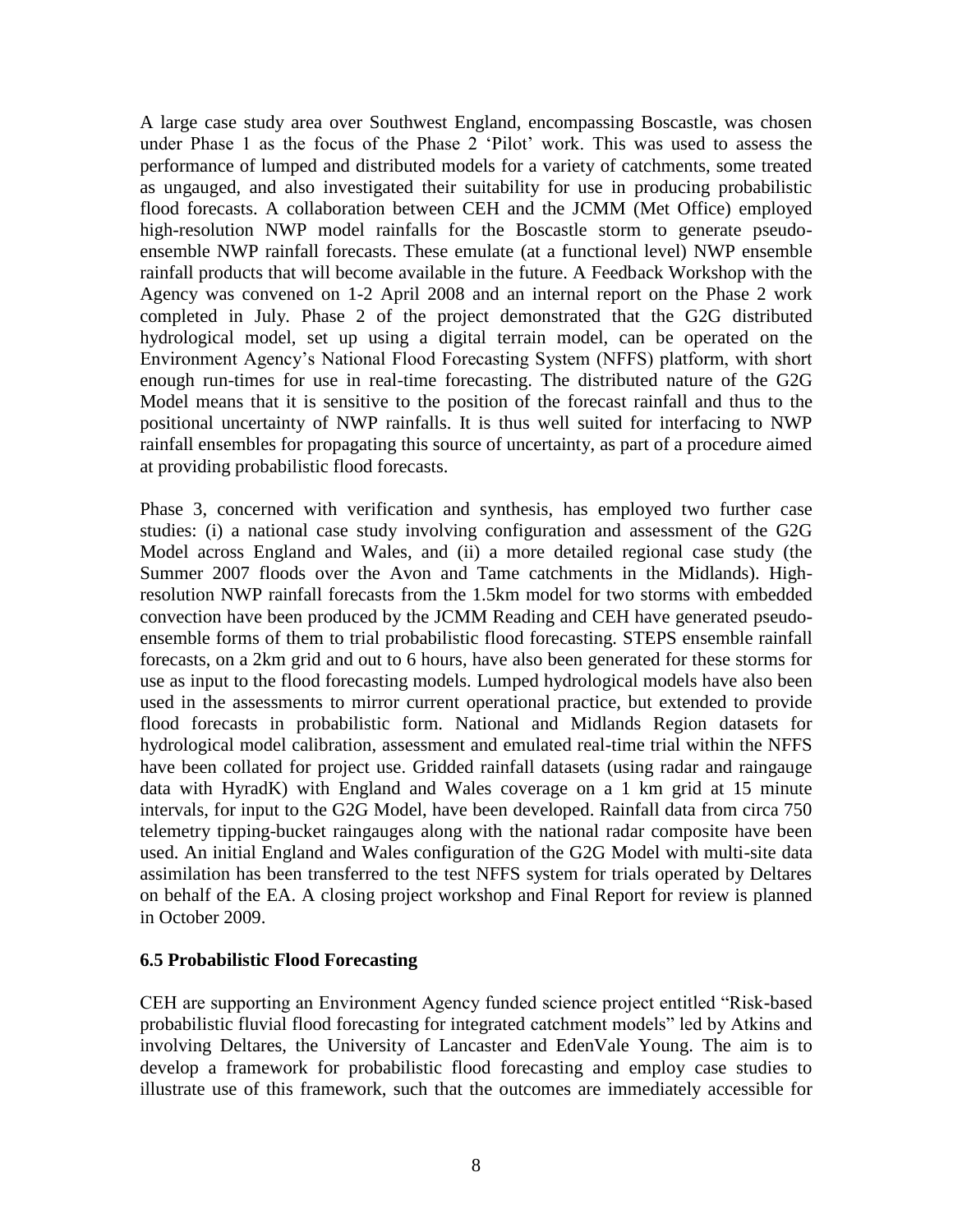real-time use within the NFFS (National Flood Forecasting System). A Phase 1 Science Report has been produced for formal publication. This reviews the main sources of uncertainty in flood forecasts along with available techniques for reducing uncertainty, through data assimilation, and for representing uncertainty of flood forecasts. Ongoing work under Phase 2 concerns developing the case study applications. CEH is leading the Upper Calder rapid response catchment case study involving use of the PDM rainfallrunoff model and STEPS ensemble rainfall forecasts from the Met Office JCHMR.

#### **6.6 River flow and flooding forecasts for military deployed areas**

CEH has worked with the Met Office and the Ministry of Defence (MOD) to further develop the Crisis Area Model (CAM) to provide a demonstration system for forecasting river flow and flooding in military deployed areas. The CAM will use MOSES-PDM (or MOSES-LSH) to estimate surface and sub-surface runoff which will be routed via the River Flow Model (RFM), the routing component of the Grid-to-Grid (G2G) Model to produce estimates of river flows on a grid covering the areas of military deployment.

In support of these objectives CEH has delivered high-resolution (0.01˚) datasets required by the River Flow Model (RFM) for two separate regions around military deployed areas. The high-resolution (0.01˚) datasets required by the RFM consist of flow directions (with values from 1-8), accumulated area (number of  $\sim$ 1km<sup>2</sup> pixels) and slope (%). Special consideration has been paid to closed (endorheic) drainage basins. Basins of this type drain to evaporating lakes and form internal drainage basins with no outlet.

The final report describes the methods used to derive the RFM input datasets (ancillary files) and discusses further work that might improve river flow and flooding forecasts for the military in deployed areas. An important aspect of modelling river flows in ungauged or remote terrain is the ability to utilise digital spatial datasets on properties of the terrain, land cover and soil that will influence the hydrological response. At the outset of this project there was little known hydrological information available for case study areas, other than the 30 or 90m resolution digital elevation data. Digital datasets from the MOD and the recent availability of USGS hydrological studies now provide some of the information required to undertake a remote hydrological analysis. An annex to the final report provides a detailed survey of available literature, investigation of available river gauging data and recommended geomorphological equations for the case study areas. These equations are used in the RFM to compare real-time estimates of river flows with estimates of bankfull capacity of the river. River flows which exceed bankfull capacity can be taken as indicative of localised flooding, and for flows within bankfull capacity, localised "at-a-station" relationships between river flows and width/depth can provide an indication of the river dimensions. The report also indicates where the updated equations suitable for the military deployed areas should be introduced in the RFM model code.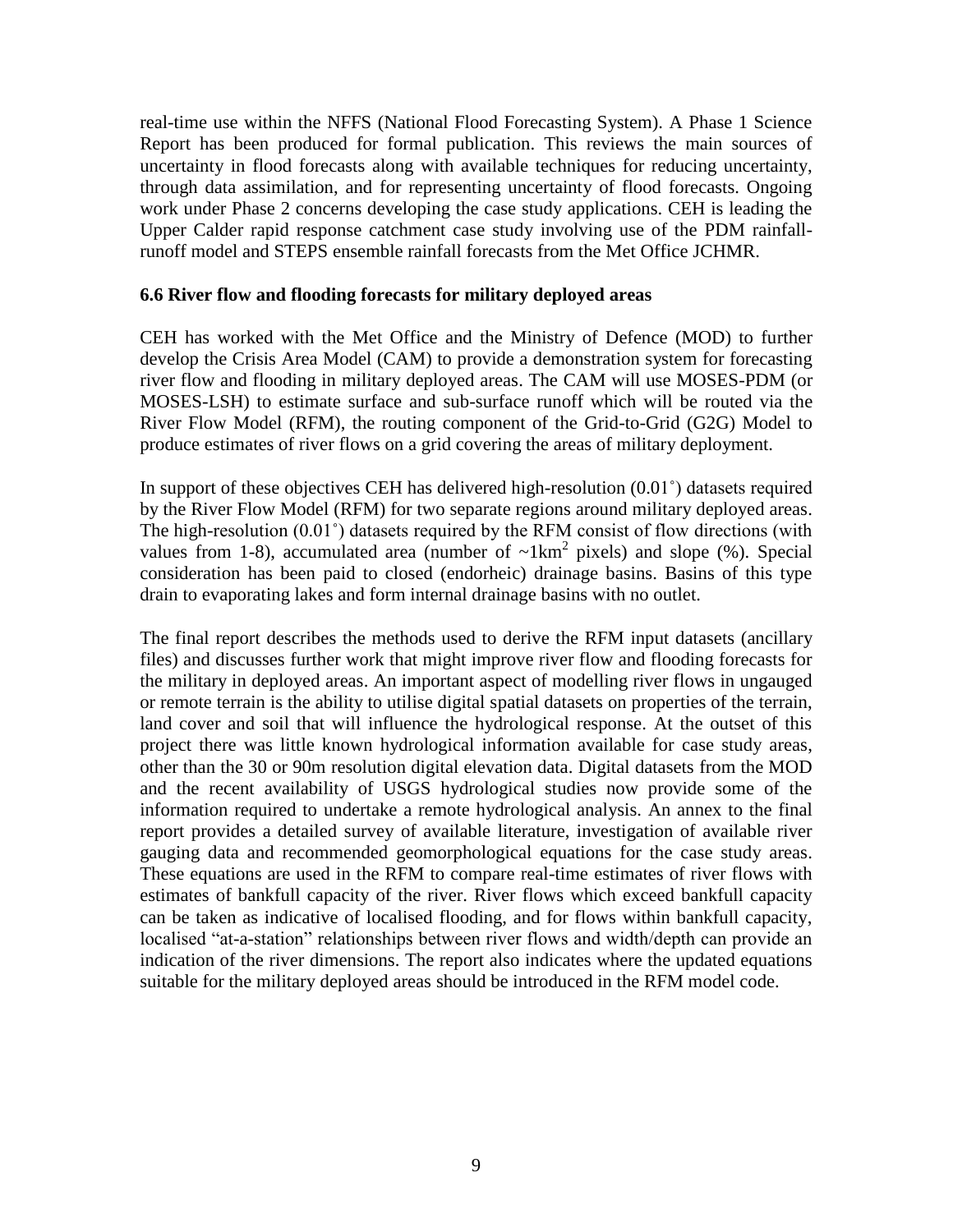# **7. JULES modelling**

## **7.1 JULES v2.1**

JULES v2.1 (Joint UK Land Environment Simulator) has now been released following a bug-fixing and testing stage. This version will be almost identical to the JULES code that is being implemented within the Unified Model. The only differences will be due to bug fixes that are required to get the JULES code working fully within the UM (including bit comparison over various PE configurations). This version will therefore form the basic version of JULES upon which all future developments will build.

In order to maintain the functionality of the stand-alone code and the requirements of the Met Office Unified Model requirements whilst keeping one code version, the source code for JULES now requires a pre-processing stage before being released as a standalone code to the community.

The JULES code has now been set up within a formal FCM repository. This means that the FCM development tools can be used to implement future physics changes from the community. In addition, this moves towards the final goal of having Unified Model jobs built from this separate JULES code repository, removing the need to have mirrored code.

Provision for netCDF output has been added in this version and both diagnostic and restart files can be written in netCDF.

## **7.2 Benchmarking of JULES**

The assessment of JULES against the evaporation fluxes measured at 10 FLUXNET sites has been documented and a paper describing the results has been accepted by the Journal of Hydrometeorology. The results were presented at the GEWEX International Symposium on Global Land-surface Evaporation and Climate.

The further assessment of the performance of JULES against the 5 sets of data (river flow, NDVI, atmospheric concentration of  $CO<sub>2</sub>$ , fluxnet data on evaporation and carbon dioxide fluxes and potential land cover) is being been carried out. The analysis focuses on 8 regions. The initial results of this work were presented at the GEWEX-iLEAPS conference in Melbourne (August 2009) and the GEWEX Benchmarking Meeting held in Exeter in June 2009. A paper is being prepared.

In parallel to the JULES-benchmarking, a project in which 5 land surface models are compared to the same benchmark datasets with the same tests and modelling protocols is underway. This comparison includes JULES and 4 other European models (Orchidee, LPJ-mL, LPJ-GUESS and LPX). The project (ILAMB) is due to merge with a similar initiative in the USA (C-LAMP) to generate an international standard in benchmarking land-surface models. The GEWEX Benchmarking Meeting in Exeter was held to discuss this and further meetings are planned.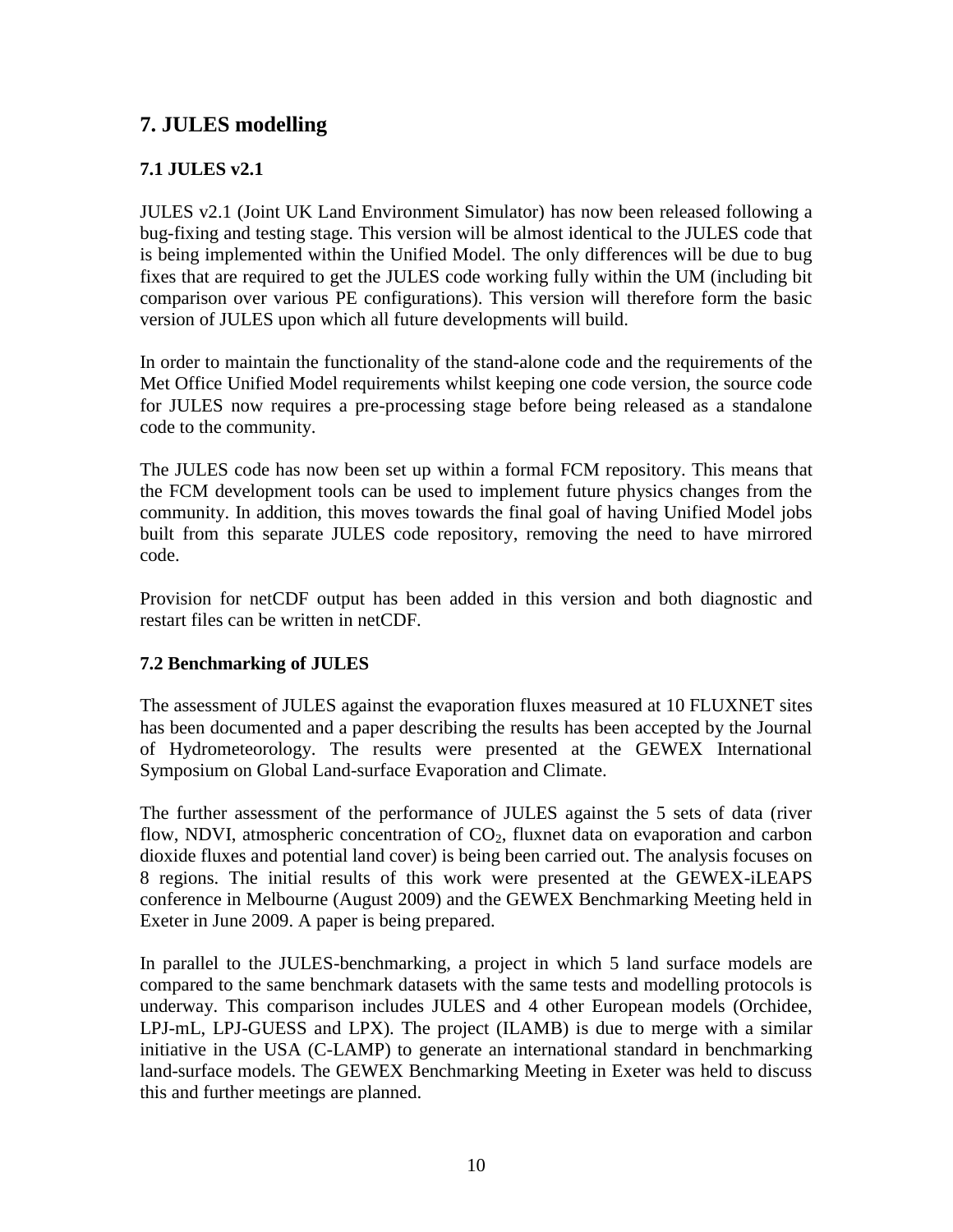The automated benchmarking tool for the FLUXNET tests is now close to completion, requiring only some more robust error handling and some documentation. The entire system is written in IDL (both running the model and the post-processing - no Python components anymore), and has basic tests for evaporation and carbon based on the FLUXNET data that compare output from runs using the user's JULES executable to "official" baseline model runs and observations. These tests consist of a combination of plots and basic statistical tests (correlation coefficient, RMSE). Each statistic is tested for statistically significant change to determine whether the user"s version of the model does "better" for that statistic than the "official" model. This is indicated using a "traffic light" system, where green indicates an improvement for the statistic, yellow indicates a degradation that is not statistically significant and red indicates a statistically significant degradation.

An easy-to-use version of the regional benchmarking system is being considered whereby single point runs representing the 8 regions can be run, without running the full distributed version of JULES. This will provide JULES users good access to the benchmarking data and tests. The GLASS (GEWEX Land Atmosphere System Study) committee considered these plans to be important and have endorsed this activity (GLASS committee meeting at Melbourne).

## **7.3 JULES within the QUEST Earth System Model (QESM)**

There has been further work on developing the FLUME-compliant version of JULES that is required by the QESM. The new components were developed in a variety of environments (IMOGEN-MOSES, JULES1, JULES2.0) and these have had to be reconciled with the FLUME-JULES framework. Work is ongoing to ensure that these new science components can be supported alongside the existing options - in particular that the Ecosystem Demographics (ED) vegetation model fits into the existing tile structure.

## **7.4 New processes in JULES**

## (i) **Crop modelling and plant growth**

Adaptations to the way the carbon allocation takes place need to be made in order that the model can reproduce the observed growth of crops and energy crops.

#### (ii) **Carbon balance of Northern Latitudes**

Discussions with Met Office and CEH modellers are taking place to ensure best-practice. Issues include: representation of permafrost, organic soils, wetlands, snow cover, soil freezing. All of these are being developed and researched in universities and at the Met Office and CEH.

#### (iii) **Irrigation**

Irrigation can be modelled in JULES in two possible modes. The first method, only available in offline runs, involves running the model twice, once for the irrigated area of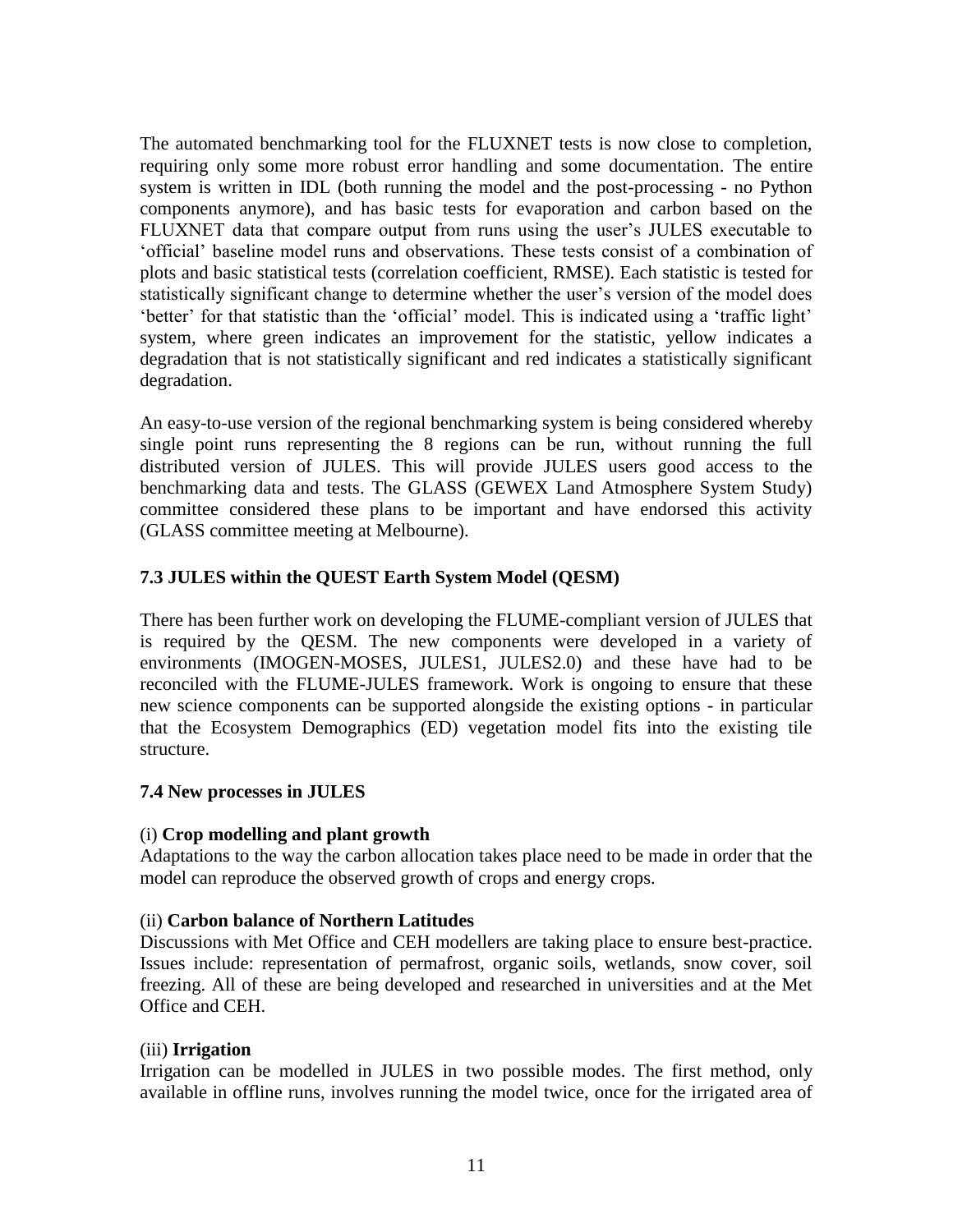each grid box and once for the non-irrigated area. The second method, which incorporates the moisture transfer in the soil and its extraction due to evapotranspiration for both the non-irrigated and irrigated areas of each grid box, is in its final development stage. The former has been tested against FAO AQUASTAT estimates of irrigation water requirements. The model produces an annual mean value of  $455 \text{km}^3/\text{yr}$  for India, Pakistan and Bangladesh which compares well to the FAO estimate of  $394 \text{km}^3/\text{yr}$ .

### (iv) **Wetland inundation dynamics**

This work is based on the fact that observed river gauging data show significant evaporative losses from the land and water surface in the Niger Inland delta. These losses indicate an important potential feedback between the land-surface and atmosphere. Moreover, the reduction in river flow downstream of the wetland has clear implications for water management in the region and beyond. In this work, evaporative losses that occur over the Niger Inland Delta have been modelled by adding an overbank flow parameterisation to the JULES land-surface model. The hydrological component of this model comprises a probability-distributed model (PDM) of soil moisture and runoff production coupled with a discrete approximation to the 1-D kinematic wave equation to route river water downslope (G2G routing). Sub-grid-resolution topographic data are used to derive a two-parameter frequency distribution of inundated areas for each gridbox which is then employed to represent overbank inundation in the model. The model was driven using data from the ALMIP experiment (ALMIP stands for AMMA Landsurface Model Inter-comparison Project, wherein AMMA stands for African Monsoon Multidisciplinary Analyses). The model reproduces the salient features of the observed river flow and inundation patterns; these include significant evaporative losses from the inundated region accounting for doubling of the total land-atmosphere water flux during periods of greatest flooding. Predictions of inundated area are in good agreement with observed estimates of the extent of inundation obtained using satellite infra-red and microwave remote sensing. A paper on this work, which was funded by the WATCH project, is in preparation and will be submitted in October 2009. Discussions are ongoing with the Met Office to perform a fully-coupled simulation, and plans to run the model in other basins with significant wetland evaporation are under discussion.

## **7.5 Model evaluation**

There are currently 3 strands of work evaluating the seasonality of soil moisture with observations:

(i) Analysis of daily mean river flow at the catchment scale is being extended by using GRACE (gravity recovery and climate experiment) data to further validate the soil moisture seasonal cycle.

(ii) Methodology developed to evaluate the simulated seasonality of soil moisture globally with NDVI (Normalized Difference Vegetation Index) has been applied to test alternative global soil parameter datasets provided by the Met Office (including the Harmonised World Soil Database) using both the existing and van Genuchten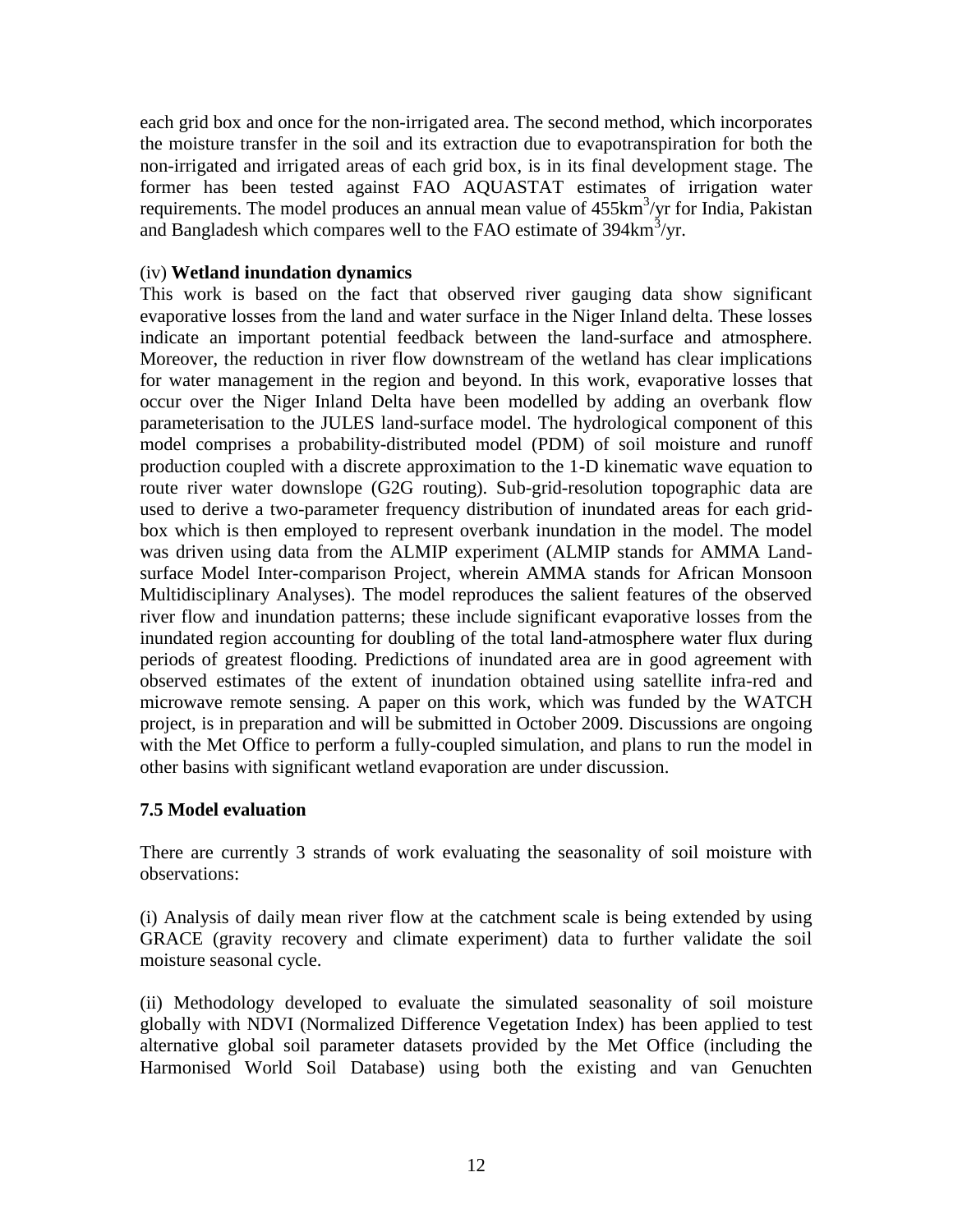formulations. The new datasets resulted in an improvement in the seasonality of the soil moisture stress in the tropics.

(iii) Offline JULES simulations have been compared with MODIS Land Surface Temperature data to assess the simulation of summertime drought stress across Western Europe. The results showed that the simulated amplitude of summertime warming was up to 8°C too large in some regions, consistent with the soils drying out too rapidly. This work has been submitted in a PhD thesis (Heather Ashton) and ongoing work at CEH will further explore the reasons for the bias, and their consequences in coupled simulations. The methodology will also be applied to examine in more detail the representation of soil moisture in the CEH CHESS implementation of JULES over the UK.

The simulation of snow cover in a mountainous region is the focus of work for Dr. Juraj Parajka, holder of a JCHMR Visiting Research Fellowship between August 2009 and April 2010. Whilst at CEH, Juraj plans to evaluate the accuracy with which JULES is able to reproduce snow cover and snow depth observations over the European Alps. This project involves the use of a detailed archive of observed data on snow depth and cover which Juraj has assembled for Austria, and which covers the period 1975-2002. Evaluation of the performance of JULES will also employ remotely-sensed snow cover data from the MODIS satellite. Initial results indicate that JULES calculates the timing of the onset and decay of snow cover in the Austrian Alps with reasonable accuracy, but that accurate simulation of snow depth is not yet achieved. Work to improve the model's performance is ongoing, in collaboration with Richard Essery at the University of Edinburgh. A research visit to Edinburgh is planned for October 2009. Results from this work will be submitted for presentation at the JULES science meeting in Leeds in January 2010.

## **7.6 Forcing datasets**

The WATCH Forcing Data for 1958-2001 was revised to remove outliers and re-released in July 2009. In September, code for temporal interpolation of these data - based on procedures used in GSWP2 - was provided in association with the University of Lisbon. The data are currently being used within WATCH for WaterMIP (see below). Additionally, in association with Jim Shuttleworth (University of Arizona), the WATCH Forcing Data are being used to examine global changes in potential evaporation (via the Penman-Monteith equation) and aridity (climatological resistance) from 1958 to 2001. These model-independent results will provide a context for the WaterMIP model calculations of actual evaporation.

Land surface ancillaries for WATCH have been produced including soil ancillaries from the recently published global dataset (Harmonised World Soils Database). The impact of these soil ancillaries on soil moisture seasonality have been assessed, as mentioned above.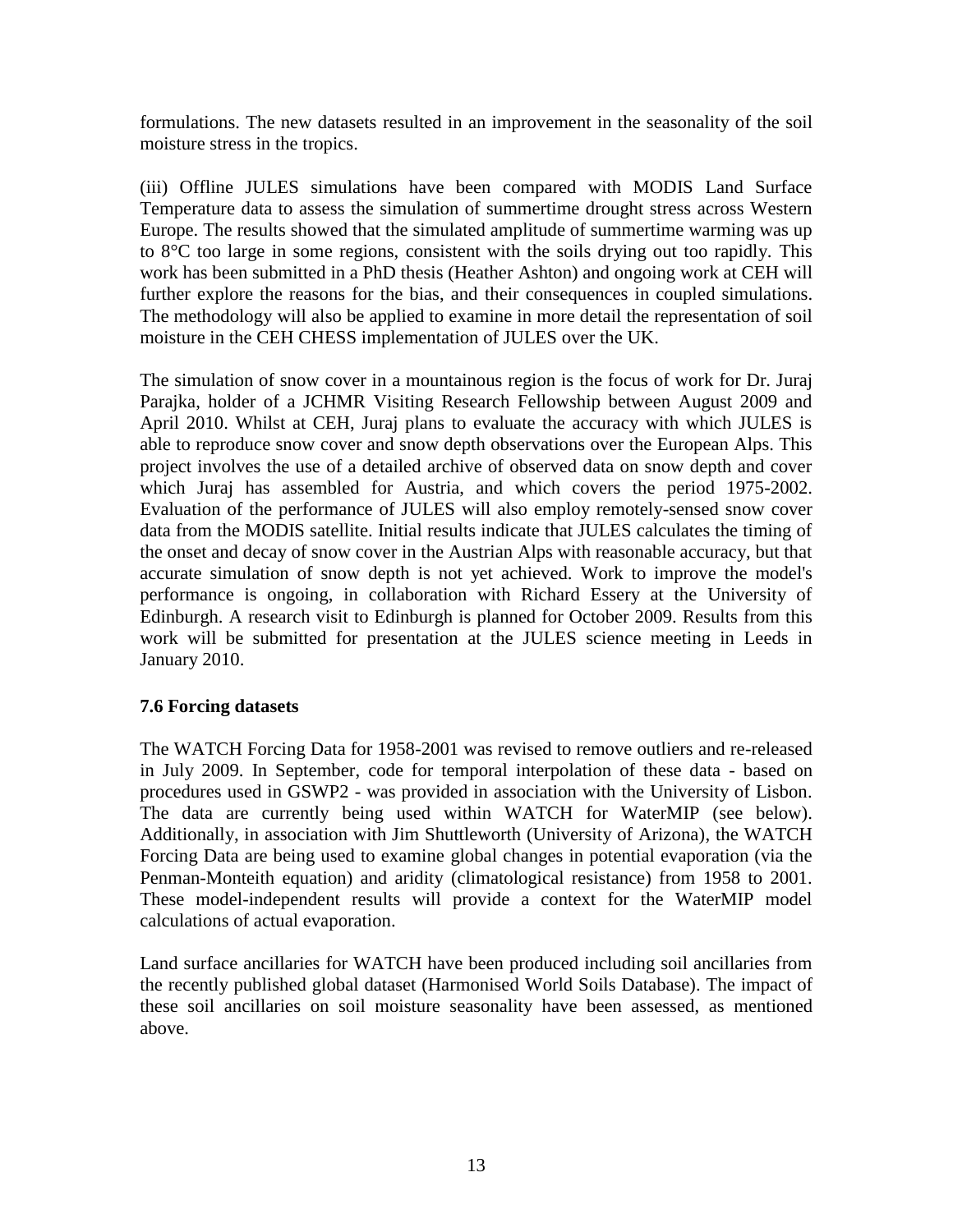## **7.7 Offline applications of JULES**

#### (i) **Water Model Intercomparison Project (WaterMIP)**

A workshop on this WATCH-GWSP global model intercomparison project was held in Wallingford on 27-28 May 2009 and was attended by representatives of around a dozen modelling groups from around the world. Results using a prototype of the WATCH forcing data were presented and plans laid for work for the rest of the year. Subsequently further problems with the forcing data have been ironed out and another round of "naturalised" simulations for the late twentieth century is underway, including runs with JULES.

#### (ii) **Sensitivity of simulated hydrological cycle to resolution**

The sensitivity of the global hydrological cycle to different temporal and spatial resolutions of the WATCH forcing data is being analysed. JULES is being run with a 1 hour time-step and 0.5, 1 and  $2^{\circ}$  resolution. Also at 0.5° resolution a run with 3 and 6 hour time-steps will be run for two decades during the last century (1960s and 1990s). Ancillary files and forcing data have been provided for this period for these time and space scales.

## (iii) **Soil moisture analysis over West Africa in the AMMA project**

Early results from a scheme that assimilated land surface temperature from Meteosat Second Generation into JULES were presented at the AMMA Science conference in Ouagadougou, Burkina Faso and at the GEWEX/iLeaps conference in Melbourne, Australia. There are plans in 2010 for the Met Office to re-run the forecast model for the AMMA Special Observing Period (summer 2006) with alternative soil moisture initialisations provided by CEH. Results from the AMMA Land Model Intercomparison Project (ALMIP), in which JULES participated, were published in the Bulletin of the American Meteorological Society in September. A further analysis of the ALMIP simulations, comparing model-derived top-of-atmosphere radiances with C-band radiances observed by the AMSR-E satellite sensor, was also published.

#### (iv) **Urban model comparison**

Results from the urban model comparison are now being analysed. The initial conclusions are that simple models do as well as the more physically complex models in reproducing the net radiation, sensible and latent heat fluxes and the heat storage flux. This means that for weather forecasting and climate predictions, a simple representation of urban areas may well be sufficient.

Two interesting conclusions have come from the comparison. Firstly, it is important to include a representation of vegetation within the urban footprint area, even if the total fraction of vegetation is very small. Secondly, models that do not include the anthropogenic heat source do as well in predicting the turbulent heat and moisture fluxes as models that include this term. Both of these results require further investigation to understand the physics behind these results.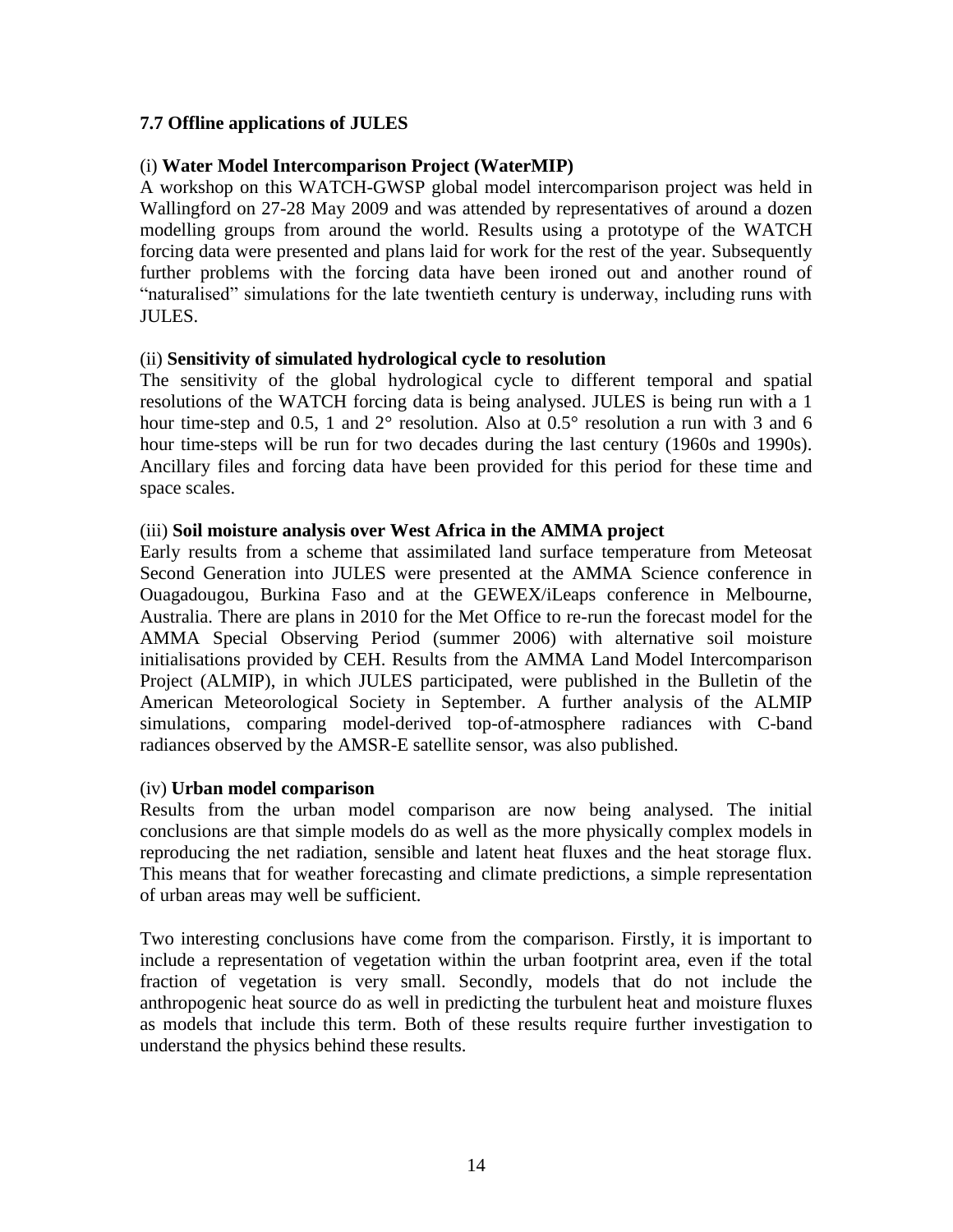A number of papers on the results of the comparison are being planned. These papers will include aspects on the seasonality of the model results, the impact of initialisation, the use of parameter information and the impact of including both vegetation and anthropogenic heat flux within the models.

# **8. Feedbacks via the water, energy and carbon cycles**

## **8.1 Global Evaporation Assessment**

The GEWEX International Symposium on Global Land-surface Evaporation and Climate was hosted at CEH in Wallingford in July 2009. This brought together scientists from around the world with expertise in global evaporation processes and relevant models, satellite data and field data. The meeting has been reported in several places (HPToday commentary, Planet Earth article, as well as a film on the WATCH website: www.euwatch.org). It was also reported at the LandFlux meeting in Melbourne (August 2009) and the GEWEX-iLEAPS conference in Melbourne (August 2009).

Several of the products are funded/generated under the WATCH project and extra meetings are being held with the WATCH community to address the issues raised. This dataset is not yet part of the Benchmarking datasets as it is a model-derived product. However, it is envisaged that in the next 18 months, an ensemble of the satellite products will become available to land surface modellers for testing their models. These data will then be included in the benchmarking system being built.

## **8.2 Feedbacks in WATCH**

The issue of the impact of atmospheric feedbacks on water resources is being developed in partnership with European partners in WATCH. A regional study of India is underway, with the Met Office running the RCM with and without irrigation for that region. A comparison with other RCMs will take place in parallel to a desk study of feedbacks analysed from Atmospheric Profiles (Wageningen researcher).

In addition to this regional study, a desk study of the likelihood of feedbacks across the globe is being carried out using atmospheric profiles and defining feedback-strength diagnostics. This study will be used to define areas where feedbacks need to be assessed by the water-resources community.

#### **8.3 Feedbacks in West Africa**

Work focusing on the Mali wetlands has developed along several axes. A study using satellite data to identify the impact of the wetland on precipitation has been submitted. A paper describing the development of a flood inundation model within JULES for this wetland will shortly be submitted (see section 7.4). As mentioned above, there are plans to simulate this region using the RCM to further explore this feedback. In addition, a new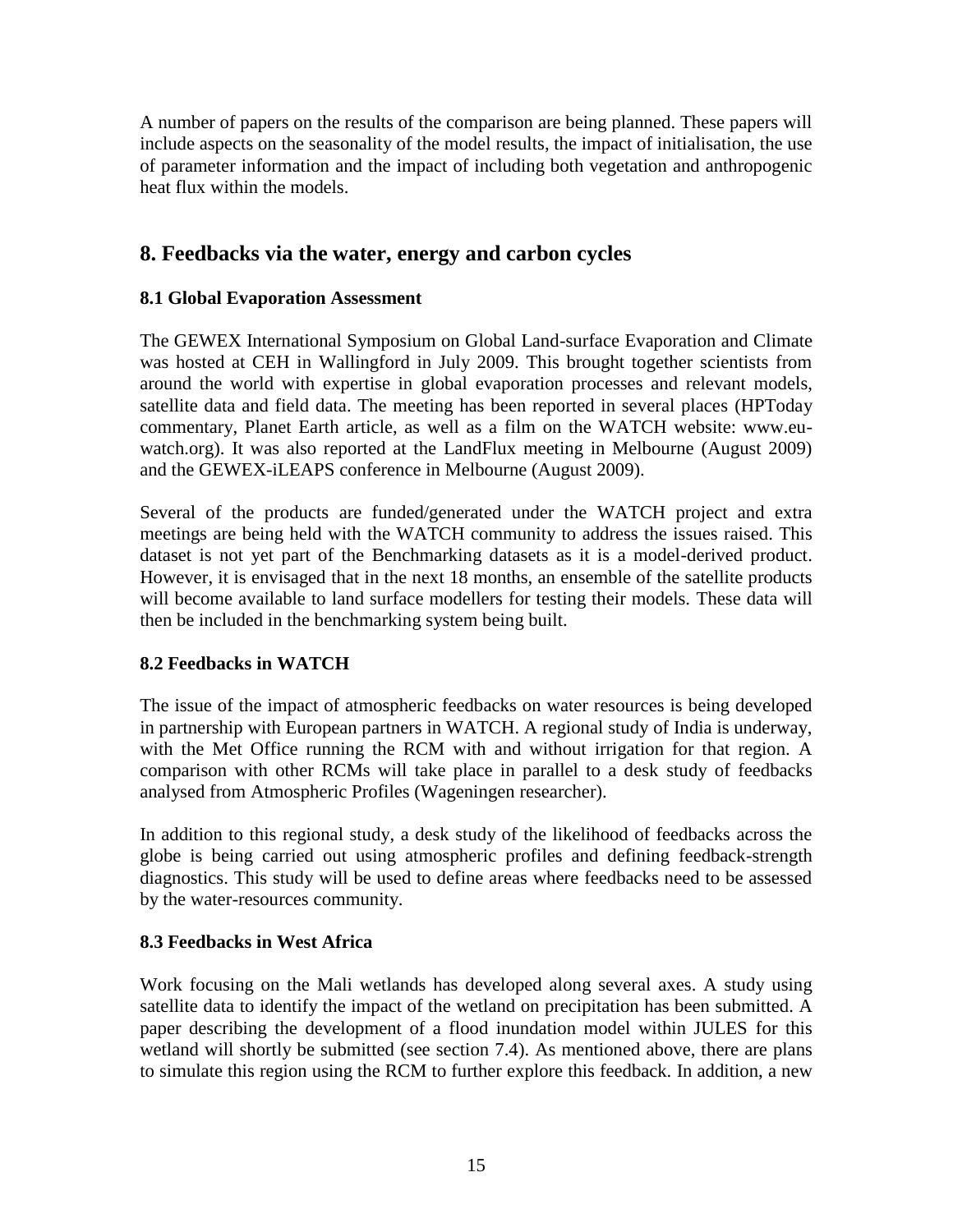project is starting at CEH looking at the impact of the wetland on atmospheric methane, as monitored by SCIAMACHY.

Earlier observational work looking at soil moisture feedbacks on intra-seasonal variability in the monsoon circulation has been advanced through simulations with HadAM3. The model captures this mode of variability well, and sensitivity runs indicate that soil moisture plays an important role. The results form part of a PhD thesis (Sally Lavender) and have been submitted in a paper.

An AMMA continuation project on land-surface influences on convection, led by Leeds and involving CEH and the Met Office, has been funded. This will provide the framework for the soil moisture sensitivity runs of the global forecast model described under  $7.7$ (iii).

## **8.4 Feedbacks in the Arctic**

A CEH research project, funded by NERC entitled "The response of Arctic regions to changing climate' will start in Spring 2010. The project's overarching aim is to answer the question: "How will the terrestrial Arctic physical and ecological response to climate change feed-back on the global climate-carbon cycle system in the 21st Century?" New parameterisations for JULES will be trialled and validated against data and then feedbacks will be studied with the IMOGEN modelling system

The IMOGEN system is not currently capable of capturing local adjustments to surface climate when the land-surface is predicted to change markedly from that in the original GCM, against which the "pattern scaling" is calibrated. Some large changes to the surface energy balance (affecting near-ground temperature and humidity) can be expected, especially when changes in snow cover are predicted. To capture these feedbacks, it is necessary to run a model with full land-atmosphere interactions i.e. a GCM. Through JCHMR collaborations with the Hadley Centre, such simulations will be undertaken. In the event of IMOGEN determining "tipping points" in net Arctic land-atmosphere fluxes, the GCM will inform on whether atmospheric feedbacks bring forward (or otherwise) their expected timing.

## **8.5 Land feedbacks on methane**

A developing area of collaboration is on terrestrial emissions of methane. Both CEH and Hadley have collaborated with Edinburgh University to operate the atmosphericchemistry model STOCHEM (pre-cursor to UKCA) to analyse global methane concentrations. A variety of land surface descriptions and meteorological drivers are being considered to analyse the largest contribution to atmospheric methane variability. A novel feature of this study is that Sciamachy Earth Observations of total column methane concentration were used for comparison. Initial discussions indicate that year-on-year variation in wetland emissions have a strong influence on global values. This global study is complemented by the regional work in Africa (see 8.3)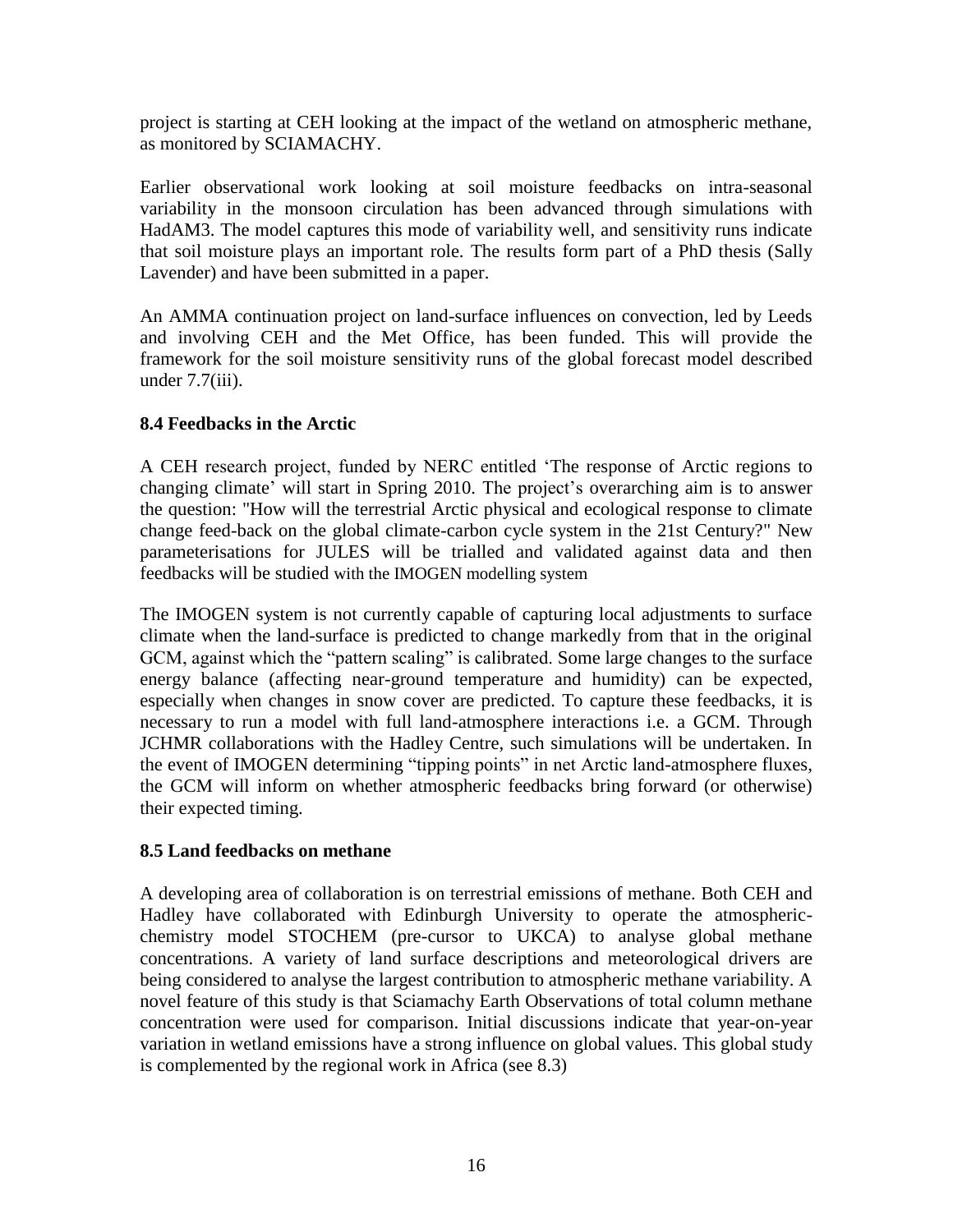## **8.6 Other areas of collaboration**

## (i) **Land Use Change**:

As part of the WATCH project, CEH are participating in the LUCID modelling project. The aim of the project is to examine the impact of land use change on the climate system using runs from an ensemble of models. Contact was made with Pete Falloon, in the Hadley Centre, to try and extract output from UM runs looking at land use change.

### (ii) **Carbon cycle**:

CEH and Hadley (and Leeds University) have collaborated with the French group LSCE, who made available a merged CRU-NCEP (1901-2008) set of driving data. CEH successfully translated this 6-hourly data into drivers for IMOGEN, and this has led to a paper submitted investigating recent past atmospheric  $CO<sub>2</sub>$  trajectory (i.e. right up to 2008) with an emphasis on land surface draw-down.

## (iii) **Vegetation impacts on climate via isoprene**:

A new collaboration is developing between CEH and the Hadley Centre linking isoprene emissions, photosynthesis and diffuse radiation effects.

## (iv) **Detection and attribution**:

CEH and Hadley have collaborated with Oxford University on building up the required datasets for an eventual detection and attribution study on global rainfall patterns.

#### (v) **Research Hotel:**

CEH Wallingford has set aside a room as a three month "research hotel" experiment, and where one focus for October to December will be to generate linkages between more immediate emission targets and long-term stabilisation goals. Hadley Centre staff (from Reading, Exeter and JCHMR) will meet regularly in this room. It is hoped to supply our findings to DECC in time for the December Copenhagen meeting. The room will also be used to discuss the methane modelling aspirations.

## **9. Flood risk assessment and climate change**

## **9.1 FRACAS**

FRACAS (Flood Risk Assessment under climate ChAnge Scenarios) is funded under the NERC FREE programme and will produce a linked system of rainfall, hydrological, defence performance and flood inundation models for strategic flood risk assessments. This framework will be capable of a full national assessment, and will be demonstrated through the application to a number of selected regions and large river basins in the UK. The consortium is made up of CEH (lead), the Met Office Hadley Centre, the University of Newcastle and HR Wallingford.

CEH"s Grid-to-Grid (G2G) Model, incorporating variable soils data and lateral flows of soil moisture, has been implemented at the national scale and assessed using historical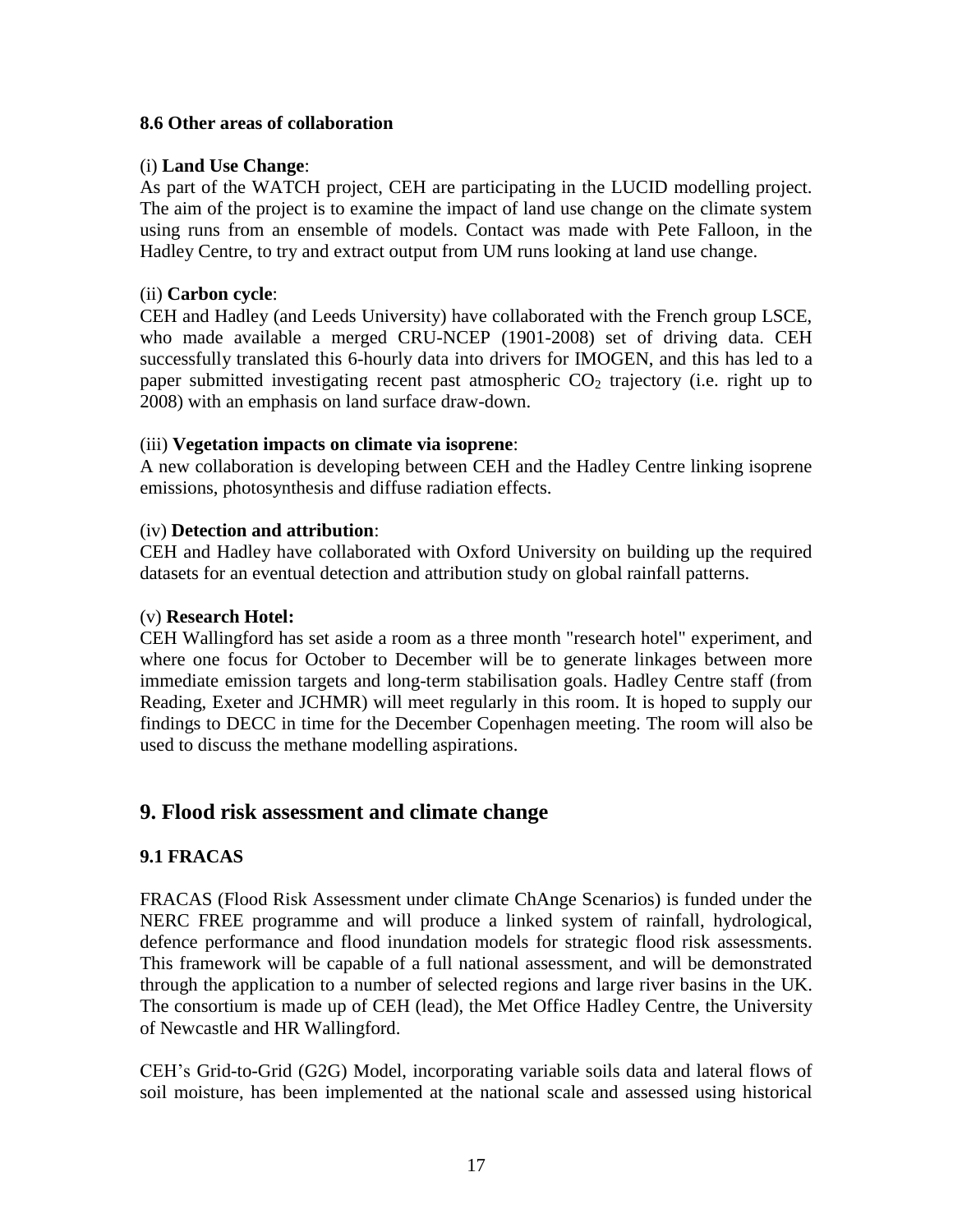observations. Hadley Centre 25km RCM data have been used to provide rainfall and potential evaporation for current and future time-slices in support of a climate change impact assessment. Changes in flood frequency under a possible future climate have been estimated on a 1 km grid across the UK using the Grid-to-Grid Model. These maps indicate a high degree of spatial variability in the response of the UK landscape to projected climate change.

Stochastic rainfall estimates from Newcastle University's weather generator can provide an alternative source of gridded rainfall estimates for catchments up to  $10,000 \text{km}^2$ . The limited spatial coverage is counterbalanced by the longer time-series that can be produced using a stochastic model. Gridded data from both the RCM and the stochastic weather generator have been used as input to the G2G applied to the River Eden to Carlisle. Flood frequencies derived using both types of rainfall estimate have been produced on a 1km grid over the Eden catchment to Carlisle. Ongoing work is investigating the relative merits of the two rainfall sources when used as input to a gridded hydrological model. One benefit of the weather generator is that its long time-series rainfall estimates can extend the return period flow estimates to beyond 100 years.

Grid-to-Grid Model time-series estimates of river flow are also being used by HR Wallingford for input to their flood inundation models. A (semi-)continuous version of the RASP (Risk Analysis for Strategic Planning) tool has been used to estimate flood inundation and risk at a national scale from peak flows provided by the G2G Model. Another model, Infoworks RS, can be used to estimate the probability of various defence failure scenarios. Resulting economic damages are combined to derive flood risk at a catchment scale.

## **9.2 River flow modelling, flood frequency and climate change**

The Met Office"s Hadley Centre and CEH Wallingford are collaborating on developing methods to predict flood frequency over the UK in current and future climates. The main focus of this research is to provide national estimates of the impact of predicted future changes in the weather on flood frequency throughout the century. A grid-based methodology is used to translate Regional Climate Model (RCM) meteorological variables into gridded time-series estimates of river flow and fluvial discharges to the sea.

The performance of the G2G Model, used as the distributed hydrological model in this work, has been assessed using historical records from river gauging stations across the UK. A single area-wide model with one set of parameters is used to estimate river flows across the UK on a 1km grid. Use of RCM estimates of rainfall and potential evaporation (PE) as input to the G2G Model has enabled maps to be derived across the UK of estimated future percentage changes in flood frequency, including some quantification of uncertainty.

A paper describing the G2G model formulation, which now includes variable soil properties and lateral movement of soil moisture, is now published in the Journal of Hydrology (papers in press electronic form). Following an assessment using historical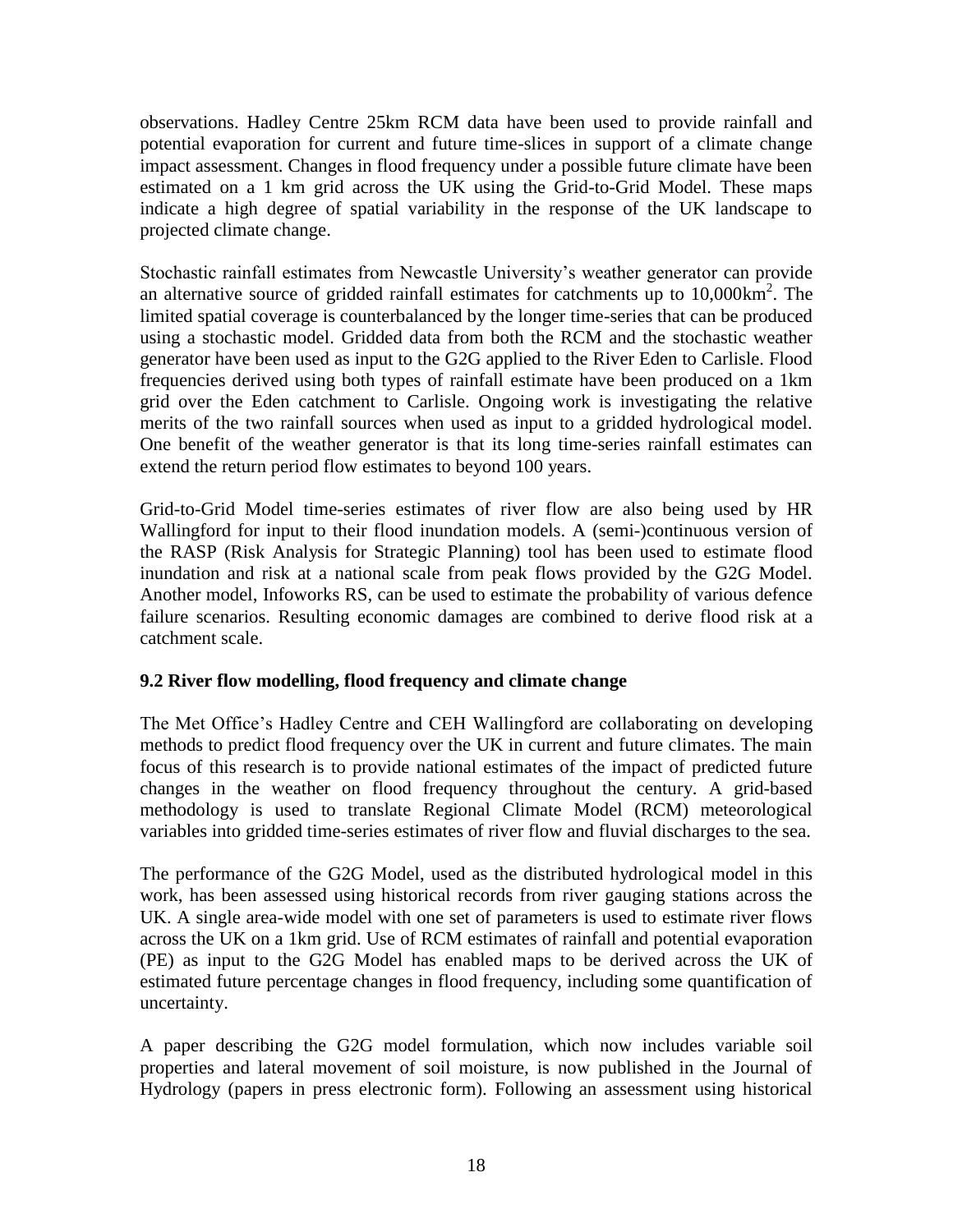data for 43 UK catchments, observed precipitation and PE data used as input to the G2G Model were replaced by RCM estimates on a 25 km grid for a Current (1961 to 1990) and a Future (2071 to 2100) time-slice. Flood frequency curves derived from the flow simulations for the two time-slices were used to estimate, for the first time, maps of changes in flood magnitude for all river points on a 1 km grid across the UK. A high degree of spatial variability is seen in the estimated change in river flows, reflecting both projected climate change and the influences of landscape and climate variability.

- Use of the G2G Model with RCM estimates of rainfall and PE as inputs forms part of the guidance for UKCP09 on the use of climate model output for impact assessment. A worked example demonstrating the use of UKCP09 (UK Climate Impacts Programme) climate scenarios to estimate probabilistic change in flood frequency across the UK is now published on the UKCP09 website: <http://ukclimateprojections.defra.gov.uk/content/view/2306/510/>
- At the regional scale, an assessment has been made of the performance of the RCM coupled with the G2G Model implemented at a 25km resolution over a selected region of Europe.

Ongoing work is investigating how estimates of impact uncertainty and variability can be improved through the use of a weather generator to transform a limited number of climate model predictions into a large ensemble of localised weather estimates.

# **References**

Bell, V.A., Davies, H.N., Dadson, S.J. and Moore, R.J. 2009. River flow and flooding forecasts for military deployed areas. Final Report. Contract Report to the Met Office, Centre for Ecology & Hydrology, Wallingford, UK, 71pp.

Bell, V.A., Kay, A.L., Jones, R.G., Moore, R.J. and Reynard, N.S. 2009. Use of soil data in a grid-based hydrological model to estimate spatial variation in changing flood risk across the UK. *J. Hydrol.*, doi: 10.1016/j.jhydrol.2009.08.031, (in press).

Blyth, E.M., Clark, D.B., Sitch, S. and Pryor, M. 2009. Benchmarking the JULES model for use in a GCM. Presentation at the GEWEX/iLEAPS conference on Water in a Changing Climate.

[http://www.gewex.org/2009Conf/2009gewex\\_ileaps\\_conf\\_program.pdf](http://www.gewex.org/2009Conf/2009gewex_ileaps_conf_program.pdf)

Blyth, E.M., Gash, J.C.H., Lloyd, A., Pryor, M., Weedon, G.P. and Shuttleworth, W.J. 2009b. Evaluating the JULES land surface model using FLUXNET data. *J. Hydromet.* (in press).

Blyth, E.M., Harding, R.J. and Shuttleworth, W.J. 2009. Global land surface evaporation and climate. Presentation at the GEWEX/iLEAPS conference on Water in a Changing Climate. [http://www.gewex.org/2009Conf/2009gewex\\_ileaps\\_conf\\_program.pdf.](http://www.gewex.org/2009Conf/2009gewex_ileaps_conf_program.pdf)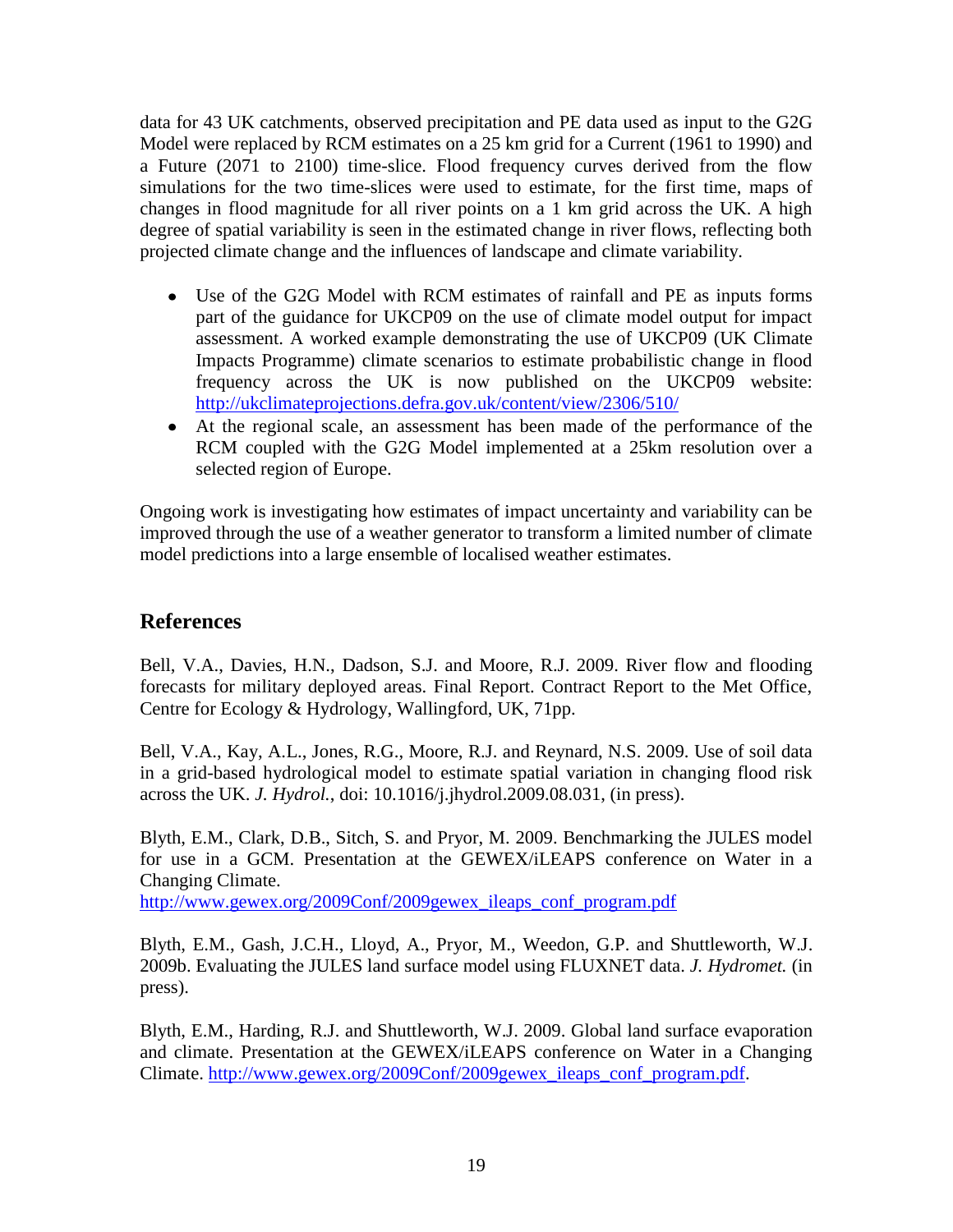Blyth, E.M., Shuttleworth, W.J. and Harding, R.J. 2009a. Summary of the GEWEX International Symposium on Global Land-surface Evaporation and Climate. HP Today Report. *Hydrological Processes* (in press).

Boone, A., de Rosnay, P., Balsamo, G., Beljaars, A., Chopin, F., Harris, P., Taylor, C.M. et al. 2009. The AMMA Land Surface Model intercomparison Project (ALMIP). *Bulletin of the American Meteorological Society* (in press).

CEH Wallingford 2009. A guide to the PACK snowmelt model. Centre for Ecology & Hydrology, Wallingford, UK, 10pp.

Cole, S.J., Howard, P.J. and Moore, R.J. 2009. Hydrological modelling for the rivers Lavant and Ems. Contract Report to the Environment Agency Southern Region, Centre for Ecology & Hydrology, Wallingford, UK, 109pp.

Cole, S.J. and Moore, R.J. 2009. Distributed hydrological modelling using weather radar in gauged and ungauged basins. *Advances in Water Resources*, **32**, 1107-1120.

Cole, S.J. and Moore, R.J. 2009. Hydrological modelling for the rivers Lavant and Ems: Interim Report. Centre for Ecology & Hydrology, Version 1.1, June 2009, 52pp.

de Rosnay, P., Drusch, M., Boone, A., Balsamo, G., Decharme, B., Harris, P., Kerr, Y., Pellarin, T., Polcher, J., Wigneron, J.-P. 2009. AMMA Land Surface Model Intercomparison experiment coupled to the Community Microwave Emission Model: ALMIP-MEM. *Journal of Geophysical Research*, **114** (D05108), 18 pp., [10.1029/2008JD010724](http://dx.doi.org/10.1029/2008JD010724)

Ellis, R.J., Taylor, C.M., Weedon, G.P., Gedney, N., and Clark, D. B. 2009. Using earth observations and a land-surface model to better understand the constraints on transpiration, *J. Hydromet.* (in press).

Garcia-Carreras, L., Parker, D.J., Taylor, C.M., Reeves, C.E. and Murphy, J.G. 2009. The impact of mesoscale vegetation heterogeneities on the dynamical and thermodynamical properties of the planetary boundary layer. *J. Geophys. Res. – Atmospheres*, (in press).

Huntingford, C., Lowe, J.A., Booth, B.B.B., Jones, C.D., Harris, G.R., Gohar, L.K., Meir, P. 2009. Contributions of carbon cycle uncertainty to future climate projection spread. *Tellus B*, **61B**, 355-360. 10.1111/j.1600-0889.2009.00414.x

Kay, A.L., Davies, H.N., Bell, V.A. and Jones, R.G. 2009. Comparison of uncertainty sources for climate change impacts: flood frequency in England. *Climatic Change*, **92**(1- 2), 41-63, doi: 10.1007/s10584-008-9471-4.

Lowe, J.A., Huntingford, C., Raper, S.C.B., Jones, C.D., Liddicoat, S. K., Gohar, L.K. 2009. How difficult is it to recover from dangerous levels of global warming? *Environmental Research Letters*, **4**, 014012. 9, pp. 10.1088/1748-9326/4/1/014012